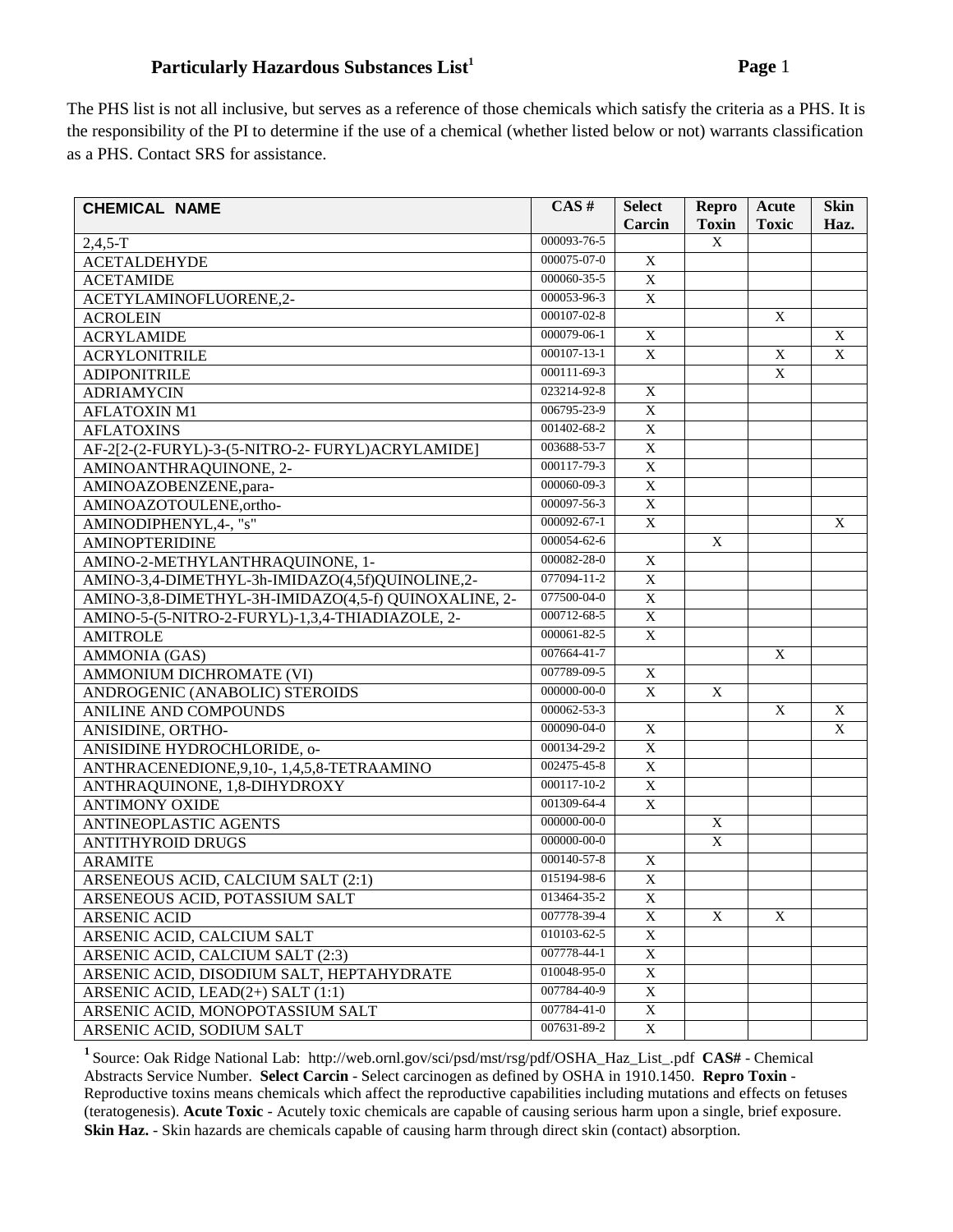| Particularly Hazardous Substances List <sup>1</sup> |                   |                | Page 2 |   |  |  |  |  |
|-----------------------------------------------------|-------------------|----------------|--------|---|--|--|--|--|
| <b>ARSENIC AND COMPOUNDS</b>                        | 007440-38-2       | $\mathbf X$    | X      |   |  |  |  |  |
| <b>ARSENIC COMPOUNDS</b>                            | 000000-00-0       | X              | X      |   |  |  |  |  |
| ARSENIC PENTAFLUORIDE                               | 007784-36-3       | X              | X      | X |  |  |  |  |
| <b>ARSENIC PENTOXIDE</b>                            | 001303-28-2       | X              |        |   |  |  |  |  |
| <b>ARSENIC TRIOXIDE</b>                             | 001327-53-3       | X              | X      | X |  |  |  |  |
| ARSENIUOS ACID, CALCIUM SALT                        | 027152-57-4       | $\overline{X}$ |        |   |  |  |  |  |
| ARSENIUOS ACID, MONOSODIUM SALT                     | 007784-46-5       | $\overline{X}$ |        |   |  |  |  |  |
| <b>ARSINE</b>                                       | 007784-42-1       |                |        | X |  |  |  |  |
| ARSONIC ACID, CALCIUM SALT (1:1)                    | 052740-16-6       | X              |        |   |  |  |  |  |
| <b>ASBESTOS</b>                                     | 001332-21-4       | X              |        |   |  |  |  |  |
| ASBESTOS, ACTINOLITE                                | 077536-66-4       | X              |        |   |  |  |  |  |
| ASBESTOS, AMOSITE                                   | 012172-73-5       | X              |        |   |  |  |  |  |
| ASBESTOS, ANTHOPHYLLITE                             | 077536-67-5       | $\mathbf X$    |        |   |  |  |  |  |
| ASBESTOS, CHRYSOTILE                                | 012001-29-5       | $\overline{X}$ |        |   |  |  |  |  |
| ASBESTOS, CROCIDOLITE                               | 012001-28-4       | $\overline{X}$ |        |   |  |  |  |  |
| ASBESTOS, TREMOLITE                                 | 077536-68-6       | X              |        |   |  |  |  |  |
| <b>ATRAZINE</b>                                     | 001912-24-9       | X              |        |   |  |  |  |  |
| AURAMINE, TECHNICAL-GRADE                           | 000492-80-8       | X              |        |   |  |  |  |  |
| <b>AZACITIDINE</b>                                  | 000320-67-2       | X              |        |   |  |  |  |  |
| <b>AZASERINE</b>                                    | 000115-02-6       | X              |        |   |  |  |  |  |
| <b>AZATHIOPRINE</b>                                 | 000446-86-6       | $\overline{X}$ |        |   |  |  |  |  |
| <b>AZBLLEN ASBESTOS</b>                             | 017068-78-9       | $\mathbf X$    |        |   |  |  |  |  |
| A-a-C(2-AMINO-9H-PYRIDO[2,3-b]INDOLE)               | 000000-00-0       | $\mathbf X$    |        |   |  |  |  |  |
| <b>BARIUM CHROMATE(VI)</b>                          | 010294-40-3       | X              |        |   |  |  |  |  |
| <b>BENZENE</b>                                      | 000071-43-2       | X              | X      |   |  |  |  |  |
| <b>BENZIDINE</b>                                    | 000092-87-5       | X              |        |   |  |  |  |  |
| BENZIDINE, 2,3'-DIMETHOXY-,DIHYDROCHLORIDE          | 020325-40-0       | $\mathbf X$    |        |   |  |  |  |  |
| BENZIDINE, 3,3'-DICHLORO-, DIHYDROCHLORIDE          | 000612-83-9       | $\overline{X}$ |        |   |  |  |  |  |
| <b>BENZIDINE-BASED DYES</b>                         | 000000-00-0       | $\overline{X}$ |        |   |  |  |  |  |
| <b>BENZOFURAN</b>                                   | 000271-89-6       | $\overline{X}$ |        |   |  |  |  |  |
| <b>BENZOTRICHLORIDE</b>                             | 000098-07-7       | $\overline{X}$ |        |   |  |  |  |  |
| <b>BENZO[a]PYRENE</b>                               | 000050-32-8       | $\overline{X}$ |        |   |  |  |  |  |
| BENZO[b]FLUORANTHENE                                | $000205 - 99 - 2$ | $\overline{X}$ |        |   |  |  |  |  |
| <b>BENZO[f]FLUORANTHENE</b>                         | 000205-82-3       | $\overline{X}$ |        |   |  |  |  |  |
| BENZO[k]FLUORANTHENE                                | 000207-08-9       | X              |        |   |  |  |  |  |
| <b>BENZYL VIOLET 4B</b>                             | 001694-09-3       | $\overline{X}$ |        |   |  |  |  |  |
| BENZ[a]ANTHRACENE                                   | 000056-55-3       | X              |        |   |  |  |  |  |
| BERYLLIUM ALUMINUM ALLOY                            | 012770-50-2       | X              |        |   |  |  |  |  |
| BERYLLIUM ALUMINUM SILICATE                         | 001302-52-9       | X              |        |   |  |  |  |  |
| BERYLLIUM AMD COMPOUNDS                             | 007440-41-7       | $\overline{X}$ |        |   |  |  |  |  |
| <b>BERYLLIUM CHLORIDE</b>                           | 007787-47-5       | X              |        |   |  |  |  |  |
| <b>BERYLLIUM COMPOUNDS</b>                          | $000000-00-0$     | X              |        |   |  |  |  |  |
| <b>BERYLLIUM FLUORIDE</b>                           | 007787-49-7       | X              |        |   |  |  |  |  |
| BERYLLIUM HYDROGEN PHOSPHATE (1:1)                  | 013598-15-7       | X              |        |   |  |  |  |  |
| BERYLLIUM HYDROXIDE                                 | 013327-32-7       | X              |        |   |  |  |  |  |
| <b>BERYLLIUM OXIDE</b>                              | 001304-56-9       | X              |        |   |  |  |  |  |
| BERYLLIUM OXIDE CARBONATE                           | 066104-24-3       | X              |        |   |  |  |  |  |
| BERYLLIUM SULFATE, TETRAHYDRATE (1:1:4)             | 007787-56-6       | X              |        |   |  |  |  |  |
| <b>BERYLLIUM SULFATE (1:1)</b>                      | 013510-49-1       | X              |        |   |  |  |  |  |
| BERYLLIUM ZINC SILICATE                             | 039413-47-1       | X              |        |   |  |  |  |  |
| BETEL QUID WITH TOBACCO                             | 000000-00-0       | X              |        |   |  |  |  |  |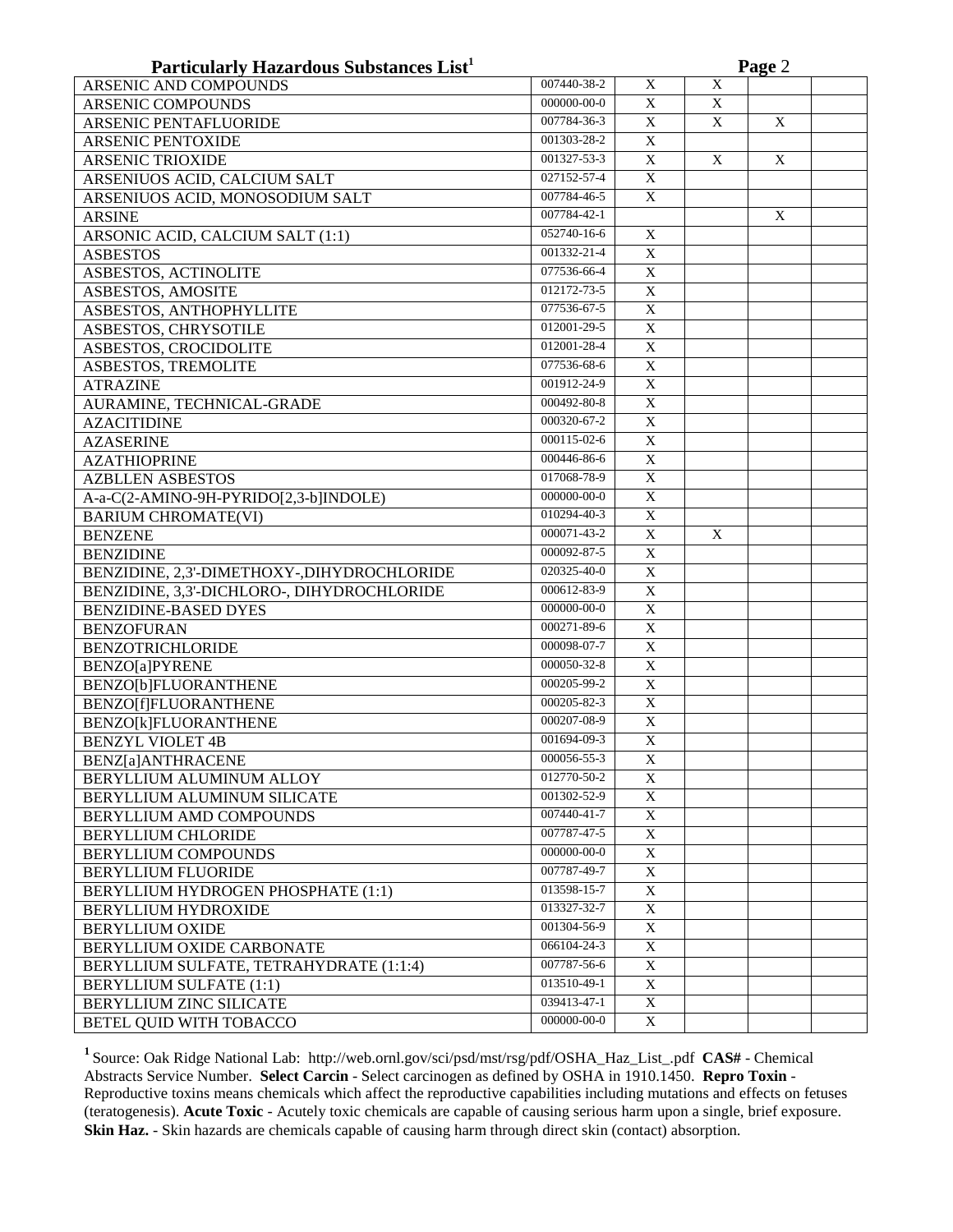| Particularly Hazardous Substances List <sup>1</sup> |                   |                         | Page 3       |              |   |  |  |  |
|-----------------------------------------------------|-------------------|-------------------------|--------------|--------------|---|--|--|--|
| BISCHLOROETHYL NITROSOUREA (BCNU)                   | 000154-93-8       | $\mathbf X$             |              |              |   |  |  |  |
| BITUMENS, EXTRACTS OF STEAM-&AIR-REFINED            | 008052-42-4       | $\overline{X}$          |              |              |   |  |  |  |
| BLEOMYCIN, HYDROCHLORIDE                            | 067763-87-5       | $\mathbf X$             |              |              |   |  |  |  |
| <b>BLEOMYCIN SULFATE</b>                            | 009041-93-4       | $\mathbf X$             |              |              |   |  |  |  |
| <b>BLEOMYCINS</b>                                   | 000000-00-0       | $\mathbf X$             |              |              |   |  |  |  |
| <b>BLEOMYCINS</b>                                   | $011056 - 06 - 7$ | X                       |              |              |   |  |  |  |
| <b>BORON TRIBROMIDE</b>                             | 010294-33-4       |                         |              | X            |   |  |  |  |
| <b>BORON TRIFLUORIDE</b>                            | $007637 - 07 - 2$ |                         |              | X            |   |  |  |  |
| <b>BRACKEN FERN</b>                                 | 000000-00-0       | X                       |              |              |   |  |  |  |
| <b>BROMINE</b>                                      | 007726-95-6       |                         |              | $\mathbf{X}$ |   |  |  |  |
| <b>BROMINE PENTAFLUORIDE</b>                        | 007789-30-2       |                         |              | $\mathbf X$  |   |  |  |  |
| <b>BROMOACETONE</b>                                 | 000598-31-2       |                         |              | $\mathbf X$  |   |  |  |  |
| <b>BROMODICHLOROMETHANE</b>                         | 000075-27-4       | X                       |              | $\mathbf X$  |   |  |  |  |
| <b>BUSULFAN</b>                                     | 000055-98-1       |                         | X            |              |   |  |  |  |
| BUTADIENE, 1,3-                                     | 000106-99-0       | X                       |              |              |   |  |  |  |
| BUTANE, (+-)-1,2:3,4-DIEPOXY-                       | $000298 - 18 - 0$ | $\mathbf X$             |              |              |   |  |  |  |
| BUTANEDIOL DIMETHANESULPHONATE, 1,4- (MYLERAN)      | 000055-98-1       | $\mathbf X$             |              |              |   |  |  |  |
| BUTYLATED HYDROXYANISOLE (BHA)                      | 025013-16-5       | $\mathbf X$             |              |              |   |  |  |  |
| BUTYLATED HYDROXYANISOLE (BHA)                      | $030031 - 64 - 2$ | $\overline{X}$          |              |              |   |  |  |  |
| BUTYRIC ACID, 4-(N-BUTYL-N-NITROSAMINO)-            | 038252-74-3       | $\overline{\textbf{X}}$ |              |              |   |  |  |  |
| BUTYROLACTONE, BETA-                                | 003068-88-0       | $\overline{\textbf{X}}$ |              |              |   |  |  |  |
| CADMIUM AND COMPOUNDS                               | 007440-43-9       | $\overline{X}$          | X            |              |   |  |  |  |
| <b>CADMIUM CARBONATE</b>                            | 000513-78-0       | X                       |              |              |   |  |  |  |
| <b>CADMIUM CHLORIDE</b>                             | 010108-64-2       | $\overline{X}$          |              |              |   |  |  |  |
| <b>CADMIUM COMPOUNDS</b>                            | 000000-00-0       | $\overline{X}$          |              |              |   |  |  |  |
| <b>CADMIUM FLUOBORATE</b>                           | 014486-19-2       | $\overline{X}$          |              |              |   |  |  |  |
| <b>CADMIUM NITRATE</b>                              | 010325-94-7       | $\overline{X}$          |              |              |   |  |  |  |
| <b>CADMIUM OXIDE</b>                                | 001306-19-0       | $\overline{X}$          |              |              |   |  |  |  |
| <b>CADMIUM SULFATE (1:1)</b>                        | 010124-36-4       | $\overline{X}$          |              |              |   |  |  |  |
| <b>CADMIUM SULFIDE</b>                              | 001306-23-6       | $\overline{X}$          |              |              |   |  |  |  |
| <b>CAFFEIC ACID</b>                                 | 000331-39-5       | $\overline{X}$          |              |              |   |  |  |  |
| <b>CALCIUM CHROMATE (VI)</b>                        | 013765-19-0       | $\overline{X}$          |              |              |   |  |  |  |
| <b>CAPTAFOL</b>                                     | 002425-06-1       | $\overline{X}$          |              |              |   |  |  |  |
| CARBAMIC ACID, N-METHYL-N-NITROSO,ETHYL_ESTER       | 000615-53-2       | $\overline{X}$          |              |              |   |  |  |  |
| <b>CARBON DISULFIDE</b>                             | 000075-15-0       |                         | $\mathbf X$  |              | X |  |  |  |
| <b>CARBON MONOXIDE</b>                              | 000630-08-0       |                         | $\mathbf X$  |              |   |  |  |  |
| <b>CARBON TETRACHLORIDE</b>                         | 000056-23-5       | X                       |              |              | X |  |  |  |
| <b>CARBON-BLACK EXTRACTS</b>                        | 000000-00-0       | X                       |              |              |   |  |  |  |
| CARRAGEENAN, DEGRADED                               | 009000-07-1       | $\mathbf X$             |              |              |   |  |  |  |
| CERAMIC FIBERS (RESPIRABLE SIZE)                    | 000000-00-0       | $\mathbf X$             |              |              |   |  |  |  |
| <b>CHLORAMBUCIL</b>                                 | 000305-03-3       | $\overline{X}$          | $\mathbf{X}$ |              |   |  |  |  |
| <b>CHLORAMPHENICOL</b>                              | 000056-75-7       | X                       |              |              |   |  |  |  |
| <b>CHLORDANE</b>                                    | 000057-74-9       | X                       |              |              |   |  |  |  |
| <b>CHLORDANE</b>                                    | 012789-03-6       | X                       |              |              |   |  |  |  |
| CHLORDANE, ALPHA                                    | 005103-71-9       | X                       |              |              |   |  |  |  |
| CHLORDANE, BETA                                     | 005103-74-2       | X                       |              |              |   |  |  |  |
| CHLORDANE, GAMMA                                    | 005566-34-7       | X                       |              |              |   |  |  |  |
| <b>CHLORENDIC ACID</b>                              | 000115-28-6       | X                       |              |              |   |  |  |  |
| CHLORINATED PARAFFINS (CARBON-12, 60% CHLORINE)     | 108171-26-2       | X                       |              |              |   |  |  |  |
| CHLORINATED PARAFFINS (CARBON-23, 43%CHLORINE)      | 108171-27-3       | X                       |              |              |   |  |  |  |
| CHLORINATED TOULENES, ALPHA-                        | 000000-00-0       | X                       |              |              |   |  |  |  |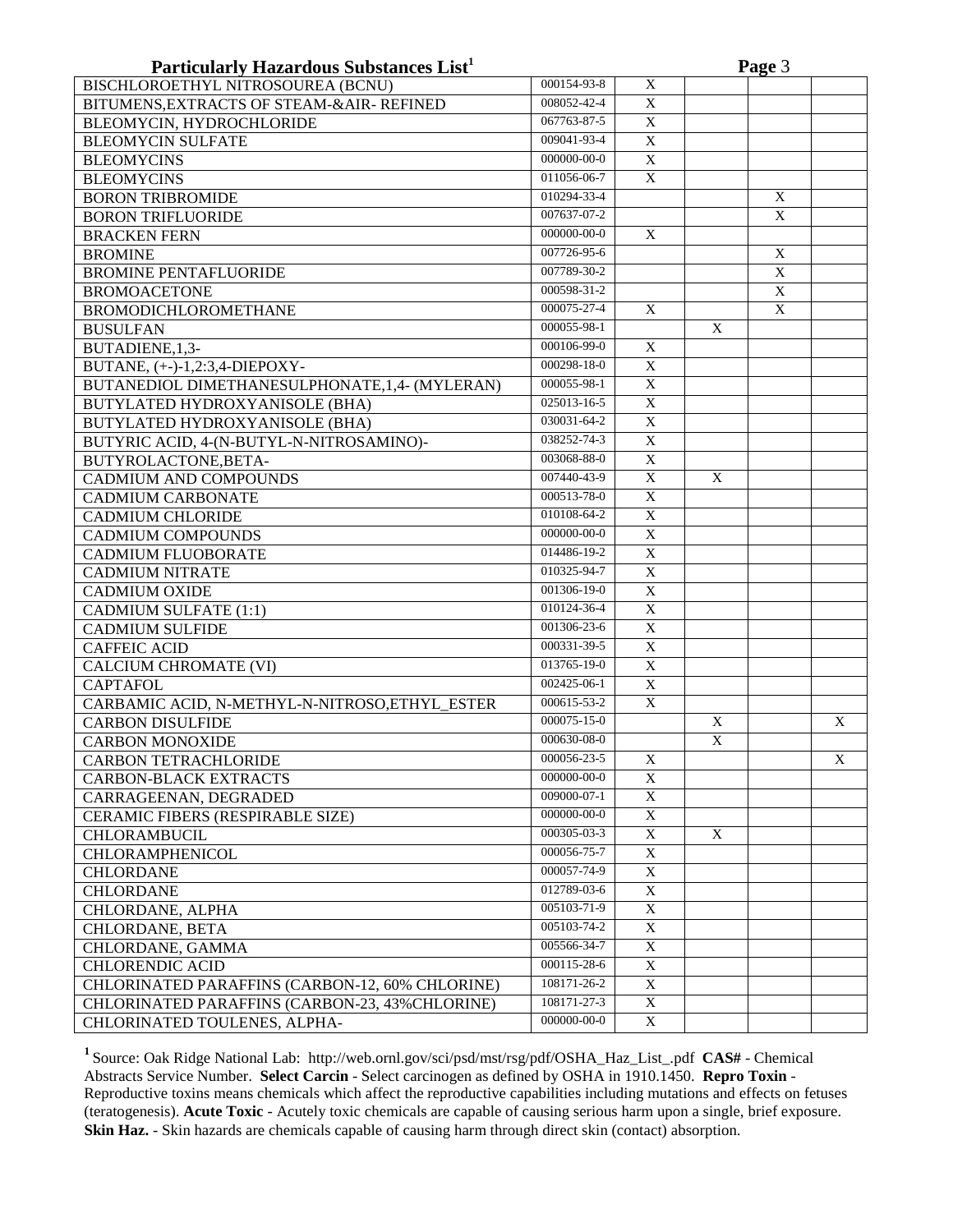| Particularly Hazardous Substances List <sup>1</sup> |                   |                       |   | Page 4 |   |
|-----------------------------------------------------|-------------------|-----------------------|---|--------|---|
| <b>CHLORINE TRIFLUORIDE</b>                         | 007790-91-2       |                       |   | X      |   |
| CHLOROETHYL(2)-3-CYCLOHEXYL-1-NITROSOUREA,1-        | 013010-47-4       | X                     |   |        |   |
| CHLOROETHYL(2)-3-(4-METHYLCYCLOHEXYL)-1-            | 013909-09-6       | $\mathbf X$           |   |        |   |
| NITROSOUREA, 1-                                     |                   |                       |   |        |   |
| <b>CHLOROFORM</b>                                   | 000067-66-3       | $\overline{X}$        |   |        |   |
| CHLOROMETHYL ETHER, BIS-                            | 000542-88-1       | $\overline{\text{X}}$ |   |        |   |
| CHLOROMETHYL METHYL ETHER                           | 000107-30-2       | $\overline{X}$        |   |        |   |
| CHLOROPHENOL, meta-                                 | 000108-43-0       | $\overline{X}$        |   |        |   |
| <b>CHLOROPHENOLS</b>                                | 000000-00-0       | $\overline{X}$        |   |        |   |
| <b>CHLOROPHENOXY HERBICIDES</b>                     | 000000-00-0       | $\mathbf X$           |   |        |   |
| <b>CHLOROPICRIN</b>                                 | 000076-06-2       |                       |   | X      |   |
| <b>CHLOROPRENE</b>                                  | 000126-99-8       |                       | X |        | X |
| <b>CHLOROZOTOCIN</b>                                | 054749-90-5       | X                     |   |        |   |
| CHLORO-2-METHYLPROPENE, 3-                          | 000563-47-3       | $\mathbf X$           |   |        |   |
| CHLORO-ortho-PHENYLENEDIAMINE,4-                    | 000095-83-0       | $\overline{X}$        |   |        |   |
| CHLORO-ortho-TOLUIDINE, para-                       | 000095-69-2       | $\mathbf X$           |   |        |   |
| CHLORO-O-TOLUIDINE HYDROCHLORIDE, 4-                | 003165-93-3       | $\overline{X}$        |   |        |   |
| CHROMATE(1-), HYDROXYOCTAOXODIZINCATEDI-            | 011103-86-9       | X                     |   |        |   |
| <b>POTASSIUM</b>                                    |                   |                       |   |        |   |
| CHROMIC ACID, DISODIUM SALT                         | 007775-11-3       | $\overline{X}$        |   |        |   |
| CHROMIC ACID, LEAD(2+) SALT (1:1)                   | 007758-97-6       | $\overline{X}$        |   |        |   |
| CHROMITE (MINERAL)                                  | $001308 - 31 - 2$ | $\overline{X}$        |   |        |   |
| CHROMIUM, DICHLORODIOXO-                            | 014977-61-8       | $\mathbf X$           |   |        |   |
| CHROMIUM, HEXAVALENT AND COMPOUNDS                  | 007440-47-3       | $\mathbf X$           |   |        |   |
| <b>CHROMIUM CARBONATE</b>                           | 029689-14-3       | $\overline{X}$        |   |        |   |
| CHROMIUM COUMPOUNDS, HEXAVALENT                     | 000000-00-0       | $\overline{X}$        |   |        |   |
| <b>CHROMIUM PHOSPHATE</b>                           | 007789-04-0       | $\overline{X}$        |   |        |   |
| <b>CHROMIUM TRIACETATE</b>                          | 001066-30-4       | $\overline{X}$        |   |        |   |
| CHROMIUM (III) OXIDE (2:3)                          | 001308-38-9       | $\overline{X}$        |   |        |   |
| CHROMIUM (VI) OXIDE (1:3)                           | 001333-82-0       | $\overline{X}$        |   |        |   |
| CHROMIUM (VI)CHLORIDE,                              | 014986-48-2       | $\mathbf X$           |   |        |   |
| CI ACID RED 114                                     | 006485-34-3       | $\overline{X}$        |   |        |   |
| <b>CI DIRECT BLUE 15</b>                            | 002429-74-5       | $\overline{X}$        |   |        |   |
| <b>CISPLATIN</b>                                    | 015663-27-1       | $\mathbf X$           |   |        |   |
| <b>CITRUS RED NO. 2</b>                             | 006358-53-8       | $\mathbf X$           |   |        |   |
| <b>COAL TAR</b>                                     | 065996-89-6       | $\mathbf X$           |   |        |   |
| <b>COAL TAR DISTILLATE</b>                          | 065996-92-1       | Χ                     |   |        |   |
| <b>COAL TAR DYE</b>                                 | 000000-00-0       | X                     |   |        |   |
| <b>COAL-TAR</b>                                     | 008007-45-2       | $\mathbf X$           |   |        |   |
| <b>COAL-TAR PITCHES</b>                             | 065996-93-2       | $\mathbf X$           |   |        |   |
| <b>COBALT</b>                                       | 007440-48-4       | $\mathbf X$           |   |        |   |
| COBALT, BIS(CARBONATA(2-))HEXAHYDROXYPENTA-         | 051839-24-8       | X                     |   |        |   |
| <b>MONOHYDRATE</b>                                  |                   |                       |   |        |   |
| COBALT, TRI-MU-CARBONYLNONACARBONYLTETRA-           | 010210-68-1       | X                     |   |        |   |
| ,TETRAHYDRO                                         |                   |                       |   |        |   |
| COBALT, (MU(CARBONATO(2-)-O:O'))DIHYDROXYDI         | 012069-68-0       | X                     |   |        |   |
| <b>COBALT ACETATE</b>                               | 000071-48-7       | X                     |   |        |   |
| COBALT ALLOY, CO, CR                                | 011114-92-4       | X                     |   |        |   |
| <b>COBALT CARBONATE</b>                             | 000513-79-1       | X                     |   |        |   |
| COBALT CARBONATE, COBALT DIHYDROXIDE (2:3)          | 012602-23-2       | X                     |   |        |   |
| <b>COBALT CARBONYL</b>                              | 017786-31-1       | X                     |   |        |   |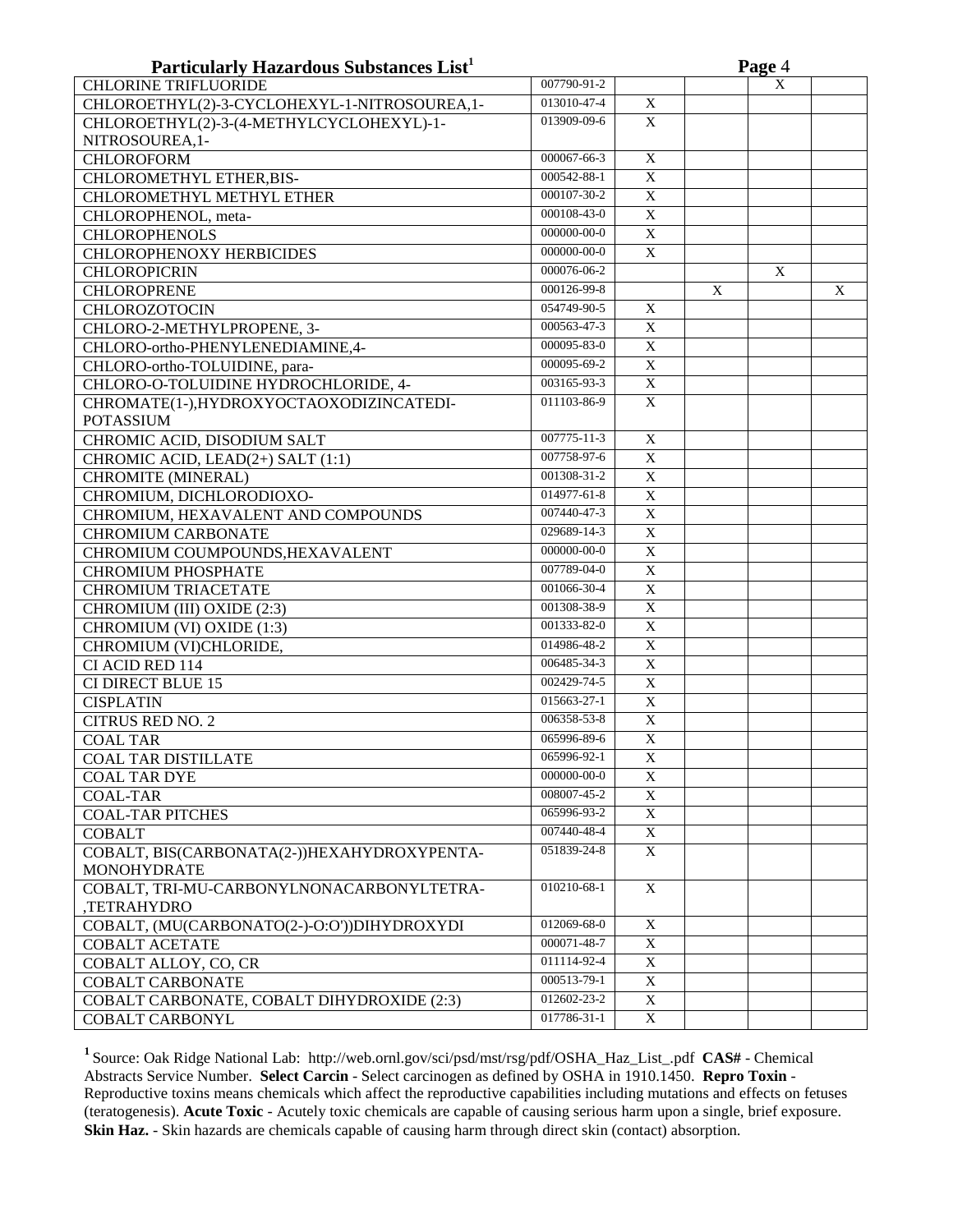| 010026-22-9<br>X<br>COBALT DINITRATE HEXAHYDRATE<br>001307-64-4<br>X<br><b>COBALT HYDROXIDE</b><br>012016-80-7<br>$\mathbf X$<br><b>COBALT HYDROXIDE OXIDE</b><br>061789-51-3<br>$\mathbf X$<br><b>COBALT NAPHTHATE</b><br>$\overline{X}$<br>001308-05-1<br><b>COBALT OXIDE</b><br>000917-69-1<br>$\mathbf X$<br><b>COBALT TRIACETATE</b><br>001317-42-6<br>$\mathbf X$<br>COBALT (2+) SULFIDE<br>001308-04-9<br>$\mathbf X$<br><b>COBALT (III) OXIDE</b><br>006147-53-1<br>$\mathbf X$<br><b>COBALT (II) ACETATE</b><br>001307-96-6<br>$\overline{X}$<br>COBALT(2+) OXIDE<br>007646-79-9<br>$\overline{X}$<br><b>COBALT(II)</b> CHLORIDE<br>007791-13-1<br>$\overline{X}$<br>COBALT(II) CHLORIDE, HEXAHYDRATE<br>021041-93-0<br>$\overline{X}$<br><b>COBALT(II) HYDROXIDE</b><br>010141-05-6<br>$\overline{X}$<br>COBALT(II) NITRATE (1:2)<br>010124-43-3<br>$\overline{X}$<br>COBALT(II) SULFATE (1:1)<br>012629-02-6<br>$\overline{X}$<br>COBALT-CHROMIUM-MOLYBDENUM ALLOY<br>012638-07-2<br>$\overline{X}$<br>COBALT-CHROMIUM-NICKEL-TUNGSTEN ALLOY<br>013762-14-6<br>$\mathbf X$<br><b>COBLAT MOLYBDATE(VI)</b><br>000438-67-5<br>$\mathbf X$<br><b>CONESTORAL</b><br>000000-00-0<br>X<br><b>COUMARIN ANTICOAGULANTS</b><br>008001-58-9<br>X<br><b>CREOSOTES</b><br>$000120 - 71 - 8$<br>X<br>CRESIDINE, para-<br>X<br><b>CRESOATE, WOOD</b><br>008021-39-4<br>X<br><b>CUPFERRON</b><br>000135-20-6<br>000420-04-2<br>X<br><b>CYANAMIDE</b><br>000057-12-5<br>X<br>X<br><b>CYANIDES</b><br>000460-19-5<br>X<br><b>CYANOGEN</b><br>014901-08-7<br><b>CYCASIN</b><br>X<br>001162-65-8<br>$\mathbf X$<br>CYCLOPENTA(C)FURO(3',3':4,5)FOURO(2,3-<br>H)(1)BENZOPYRAN<br>000050-18-0<br><b>CYCLOPHOSPHAMIDE</b><br>X<br>X<br>$\mathbf X$<br>006055-19-2<br><b>CYCLOPHOSPHAMIDE</b><br>079217-60-0<br>$\mathbf X$<br><b>CYCLOSPORIN</b><br>$\overline{X}$<br>059865-13-3<br><b>CYCLOSPORIN A</b><br>$\mathbf X$<br>000569-61-9<br>C.I. BASIC RED 9 MONOHYDROCHLORIDE<br>$\overline{X}$<br>004342-03-4<br><b>DACARBAZINE</b><br><b>DAUNOMYCIN</b><br>020830-81-3<br>X<br>000050-29-3<br>X<br><b>DDT</b><br>X<br>X<br>017702-41-9<br>X<br>X<br><b>DECABORANE</b><br>000613-35-4<br>DIACETYLBENZIDINE,N,N'-<br>X<br>000615-05-4<br>X<br>DIAMINOANISOLE, 2,4-<br>039156-41-7<br>X<br>DIAMINOANISOLE SULPHATE, 2,4-<br>000101-80-4<br>X<br>DIAMINODIPHENYL ETHER, 4,4'-<br>000095-80-7<br>X<br>DIAMINOTOLUENE, 2,4-<br>000439-14-5<br>X<br><b>DIAZEPAM</b><br>000192-65-4<br>X<br>DIBENZO[a, e]PYRENE<br>000189-64-0<br>DIBENZO[a, h]PYRENE<br>$\mathbf X$<br>000189-55-9<br>DIBENZO[a, i]PYRENE<br>$\mathbf X$<br>$000191 - 30 - 0$<br>DIBENZO[a, l]PYRENE<br>$\mathbf X$<br>000194-59-2<br>DIBENZO[c, g]CARBAZOLE, 7H-<br>X<br>000226-36-8<br>X<br>DIBENZ[a, h]ACRIDINE | Particularly Hazardous Substances List <sup>1</sup> |  |  | Page 5 |  |
|--------------------------------------------------------------------------------------------------------------------------------------------------------------------------------------------------------------------------------------------------------------------------------------------------------------------------------------------------------------------------------------------------------------------------------------------------------------------------------------------------------------------------------------------------------------------------------------------------------------------------------------------------------------------------------------------------------------------------------------------------------------------------------------------------------------------------------------------------------------------------------------------------------------------------------------------------------------------------------------------------------------------------------------------------------------------------------------------------------------------------------------------------------------------------------------------------------------------------------------------------------------------------------------------------------------------------------------------------------------------------------------------------------------------------------------------------------------------------------------------------------------------------------------------------------------------------------------------------------------------------------------------------------------------------------------------------------------------------------------------------------------------------------------------------------------------------------------------------------------------------------------------------------------------------------------------------------------------------------------------------------------------------------------------------------------------------------------------------------------------------------------------------------------------------------------------------------------------------------------------------------------------------------------------------------------------------------------------------------------------------------------------------------------------------------------------------------------------------------------------------------------------------------------------------------------------------------------------------------------------------------------------------------------------------------------------------------------------------------------------------------------------|-----------------------------------------------------|--|--|--------|--|
|                                                                                                                                                                                                                                                                                                                                                                                                                                                                                                                                                                                                                                                                                                                                                                                                                                                                                                                                                                                                                                                                                                                                                                                                                                                                                                                                                                                                                                                                                                                                                                                                                                                                                                                                                                                                                                                                                                                                                                                                                                                                                                                                                                                                                                                                                                                                                                                                                                                                                                                                                                                                                                                                                                                                                                    |                                                     |  |  |        |  |
|                                                                                                                                                                                                                                                                                                                                                                                                                                                                                                                                                                                                                                                                                                                                                                                                                                                                                                                                                                                                                                                                                                                                                                                                                                                                                                                                                                                                                                                                                                                                                                                                                                                                                                                                                                                                                                                                                                                                                                                                                                                                                                                                                                                                                                                                                                                                                                                                                                                                                                                                                                                                                                                                                                                                                                    |                                                     |  |  |        |  |
|                                                                                                                                                                                                                                                                                                                                                                                                                                                                                                                                                                                                                                                                                                                                                                                                                                                                                                                                                                                                                                                                                                                                                                                                                                                                                                                                                                                                                                                                                                                                                                                                                                                                                                                                                                                                                                                                                                                                                                                                                                                                                                                                                                                                                                                                                                                                                                                                                                                                                                                                                                                                                                                                                                                                                                    |                                                     |  |  |        |  |
|                                                                                                                                                                                                                                                                                                                                                                                                                                                                                                                                                                                                                                                                                                                                                                                                                                                                                                                                                                                                                                                                                                                                                                                                                                                                                                                                                                                                                                                                                                                                                                                                                                                                                                                                                                                                                                                                                                                                                                                                                                                                                                                                                                                                                                                                                                                                                                                                                                                                                                                                                                                                                                                                                                                                                                    |                                                     |  |  |        |  |
|                                                                                                                                                                                                                                                                                                                                                                                                                                                                                                                                                                                                                                                                                                                                                                                                                                                                                                                                                                                                                                                                                                                                                                                                                                                                                                                                                                                                                                                                                                                                                                                                                                                                                                                                                                                                                                                                                                                                                                                                                                                                                                                                                                                                                                                                                                                                                                                                                                                                                                                                                                                                                                                                                                                                                                    |                                                     |  |  |        |  |
|                                                                                                                                                                                                                                                                                                                                                                                                                                                                                                                                                                                                                                                                                                                                                                                                                                                                                                                                                                                                                                                                                                                                                                                                                                                                                                                                                                                                                                                                                                                                                                                                                                                                                                                                                                                                                                                                                                                                                                                                                                                                                                                                                                                                                                                                                                                                                                                                                                                                                                                                                                                                                                                                                                                                                                    |                                                     |  |  |        |  |
|                                                                                                                                                                                                                                                                                                                                                                                                                                                                                                                                                                                                                                                                                                                                                                                                                                                                                                                                                                                                                                                                                                                                                                                                                                                                                                                                                                                                                                                                                                                                                                                                                                                                                                                                                                                                                                                                                                                                                                                                                                                                                                                                                                                                                                                                                                                                                                                                                                                                                                                                                                                                                                                                                                                                                                    |                                                     |  |  |        |  |
|                                                                                                                                                                                                                                                                                                                                                                                                                                                                                                                                                                                                                                                                                                                                                                                                                                                                                                                                                                                                                                                                                                                                                                                                                                                                                                                                                                                                                                                                                                                                                                                                                                                                                                                                                                                                                                                                                                                                                                                                                                                                                                                                                                                                                                                                                                                                                                                                                                                                                                                                                                                                                                                                                                                                                                    |                                                     |  |  |        |  |
|                                                                                                                                                                                                                                                                                                                                                                                                                                                                                                                                                                                                                                                                                                                                                                                                                                                                                                                                                                                                                                                                                                                                                                                                                                                                                                                                                                                                                                                                                                                                                                                                                                                                                                                                                                                                                                                                                                                                                                                                                                                                                                                                                                                                                                                                                                                                                                                                                                                                                                                                                                                                                                                                                                                                                                    |                                                     |  |  |        |  |
|                                                                                                                                                                                                                                                                                                                                                                                                                                                                                                                                                                                                                                                                                                                                                                                                                                                                                                                                                                                                                                                                                                                                                                                                                                                                                                                                                                                                                                                                                                                                                                                                                                                                                                                                                                                                                                                                                                                                                                                                                                                                                                                                                                                                                                                                                                                                                                                                                                                                                                                                                                                                                                                                                                                                                                    |                                                     |  |  |        |  |
|                                                                                                                                                                                                                                                                                                                                                                                                                                                                                                                                                                                                                                                                                                                                                                                                                                                                                                                                                                                                                                                                                                                                                                                                                                                                                                                                                                                                                                                                                                                                                                                                                                                                                                                                                                                                                                                                                                                                                                                                                                                                                                                                                                                                                                                                                                                                                                                                                                                                                                                                                                                                                                                                                                                                                                    |                                                     |  |  |        |  |
|                                                                                                                                                                                                                                                                                                                                                                                                                                                                                                                                                                                                                                                                                                                                                                                                                                                                                                                                                                                                                                                                                                                                                                                                                                                                                                                                                                                                                                                                                                                                                                                                                                                                                                                                                                                                                                                                                                                                                                                                                                                                                                                                                                                                                                                                                                                                                                                                                                                                                                                                                                                                                                                                                                                                                                    |                                                     |  |  |        |  |
|                                                                                                                                                                                                                                                                                                                                                                                                                                                                                                                                                                                                                                                                                                                                                                                                                                                                                                                                                                                                                                                                                                                                                                                                                                                                                                                                                                                                                                                                                                                                                                                                                                                                                                                                                                                                                                                                                                                                                                                                                                                                                                                                                                                                                                                                                                                                                                                                                                                                                                                                                                                                                                                                                                                                                                    |                                                     |  |  |        |  |
|                                                                                                                                                                                                                                                                                                                                                                                                                                                                                                                                                                                                                                                                                                                                                                                                                                                                                                                                                                                                                                                                                                                                                                                                                                                                                                                                                                                                                                                                                                                                                                                                                                                                                                                                                                                                                                                                                                                                                                                                                                                                                                                                                                                                                                                                                                                                                                                                                                                                                                                                                                                                                                                                                                                                                                    |                                                     |  |  |        |  |
|                                                                                                                                                                                                                                                                                                                                                                                                                                                                                                                                                                                                                                                                                                                                                                                                                                                                                                                                                                                                                                                                                                                                                                                                                                                                                                                                                                                                                                                                                                                                                                                                                                                                                                                                                                                                                                                                                                                                                                                                                                                                                                                                                                                                                                                                                                                                                                                                                                                                                                                                                                                                                                                                                                                                                                    |                                                     |  |  |        |  |
|                                                                                                                                                                                                                                                                                                                                                                                                                                                                                                                                                                                                                                                                                                                                                                                                                                                                                                                                                                                                                                                                                                                                                                                                                                                                                                                                                                                                                                                                                                                                                                                                                                                                                                                                                                                                                                                                                                                                                                                                                                                                                                                                                                                                                                                                                                                                                                                                                                                                                                                                                                                                                                                                                                                                                                    |                                                     |  |  |        |  |
|                                                                                                                                                                                                                                                                                                                                                                                                                                                                                                                                                                                                                                                                                                                                                                                                                                                                                                                                                                                                                                                                                                                                                                                                                                                                                                                                                                                                                                                                                                                                                                                                                                                                                                                                                                                                                                                                                                                                                                                                                                                                                                                                                                                                                                                                                                                                                                                                                                                                                                                                                                                                                                                                                                                                                                    |                                                     |  |  |        |  |
|                                                                                                                                                                                                                                                                                                                                                                                                                                                                                                                                                                                                                                                                                                                                                                                                                                                                                                                                                                                                                                                                                                                                                                                                                                                                                                                                                                                                                                                                                                                                                                                                                                                                                                                                                                                                                                                                                                                                                                                                                                                                                                                                                                                                                                                                                                                                                                                                                                                                                                                                                                                                                                                                                                                                                                    |                                                     |  |  |        |  |
|                                                                                                                                                                                                                                                                                                                                                                                                                                                                                                                                                                                                                                                                                                                                                                                                                                                                                                                                                                                                                                                                                                                                                                                                                                                                                                                                                                                                                                                                                                                                                                                                                                                                                                                                                                                                                                                                                                                                                                                                                                                                                                                                                                                                                                                                                                                                                                                                                                                                                                                                                                                                                                                                                                                                                                    |                                                     |  |  |        |  |
|                                                                                                                                                                                                                                                                                                                                                                                                                                                                                                                                                                                                                                                                                                                                                                                                                                                                                                                                                                                                                                                                                                                                                                                                                                                                                                                                                                                                                                                                                                                                                                                                                                                                                                                                                                                                                                                                                                                                                                                                                                                                                                                                                                                                                                                                                                                                                                                                                                                                                                                                                                                                                                                                                                                                                                    |                                                     |  |  |        |  |
|                                                                                                                                                                                                                                                                                                                                                                                                                                                                                                                                                                                                                                                                                                                                                                                                                                                                                                                                                                                                                                                                                                                                                                                                                                                                                                                                                                                                                                                                                                                                                                                                                                                                                                                                                                                                                                                                                                                                                                                                                                                                                                                                                                                                                                                                                                                                                                                                                                                                                                                                                                                                                                                                                                                                                                    |                                                     |  |  |        |  |
|                                                                                                                                                                                                                                                                                                                                                                                                                                                                                                                                                                                                                                                                                                                                                                                                                                                                                                                                                                                                                                                                                                                                                                                                                                                                                                                                                                                                                                                                                                                                                                                                                                                                                                                                                                                                                                                                                                                                                                                                                                                                                                                                                                                                                                                                                                                                                                                                                                                                                                                                                                                                                                                                                                                                                                    |                                                     |  |  |        |  |
|                                                                                                                                                                                                                                                                                                                                                                                                                                                                                                                                                                                                                                                                                                                                                                                                                                                                                                                                                                                                                                                                                                                                                                                                                                                                                                                                                                                                                                                                                                                                                                                                                                                                                                                                                                                                                                                                                                                                                                                                                                                                                                                                                                                                                                                                                                                                                                                                                                                                                                                                                                                                                                                                                                                                                                    |                                                     |  |  |        |  |
|                                                                                                                                                                                                                                                                                                                                                                                                                                                                                                                                                                                                                                                                                                                                                                                                                                                                                                                                                                                                                                                                                                                                                                                                                                                                                                                                                                                                                                                                                                                                                                                                                                                                                                                                                                                                                                                                                                                                                                                                                                                                                                                                                                                                                                                                                                                                                                                                                                                                                                                                                                                                                                                                                                                                                                    |                                                     |  |  |        |  |
|                                                                                                                                                                                                                                                                                                                                                                                                                                                                                                                                                                                                                                                                                                                                                                                                                                                                                                                                                                                                                                                                                                                                                                                                                                                                                                                                                                                                                                                                                                                                                                                                                                                                                                                                                                                                                                                                                                                                                                                                                                                                                                                                                                                                                                                                                                                                                                                                                                                                                                                                                                                                                                                                                                                                                                    |                                                     |  |  |        |  |
|                                                                                                                                                                                                                                                                                                                                                                                                                                                                                                                                                                                                                                                                                                                                                                                                                                                                                                                                                                                                                                                                                                                                                                                                                                                                                                                                                                                                                                                                                                                                                                                                                                                                                                                                                                                                                                                                                                                                                                                                                                                                                                                                                                                                                                                                                                                                                                                                                                                                                                                                                                                                                                                                                                                                                                    |                                                     |  |  |        |  |
|                                                                                                                                                                                                                                                                                                                                                                                                                                                                                                                                                                                                                                                                                                                                                                                                                                                                                                                                                                                                                                                                                                                                                                                                                                                                                                                                                                                                                                                                                                                                                                                                                                                                                                                                                                                                                                                                                                                                                                                                                                                                                                                                                                                                                                                                                                                                                                                                                                                                                                                                                                                                                                                                                                                                                                    |                                                     |  |  |        |  |
|                                                                                                                                                                                                                                                                                                                                                                                                                                                                                                                                                                                                                                                                                                                                                                                                                                                                                                                                                                                                                                                                                                                                                                                                                                                                                                                                                                                                                                                                                                                                                                                                                                                                                                                                                                                                                                                                                                                                                                                                                                                                                                                                                                                                                                                                                                                                                                                                                                                                                                                                                                                                                                                                                                                                                                    |                                                     |  |  |        |  |
|                                                                                                                                                                                                                                                                                                                                                                                                                                                                                                                                                                                                                                                                                                                                                                                                                                                                                                                                                                                                                                                                                                                                                                                                                                                                                                                                                                                                                                                                                                                                                                                                                                                                                                                                                                                                                                                                                                                                                                                                                                                                                                                                                                                                                                                                                                                                                                                                                                                                                                                                                                                                                                                                                                                                                                    |                                                     |  |  |        |  |
|                                                                                                                                                                                                                                                                                                                                                                                                                                                                                                                                                                                                                                                                                                                                                                                                                                                                                                                                                                                                                                                                                                                                                                                                                                                                                                                                                                                                                                                                                                                                                                                                                                                                                                                                                                                                                                                                                                                                                                                                                                                                                                                                                                                                                                                                                                                                                                                                                                                                                                                                                                                                                                                                                                                                                                    |                                                     |  |  |        |  |
|                                                                                                                                                                                                                                                                                                                                                                                                                                                                                                                                                                                                                                                                                                                                                                                                                                                                                                                                                                                                                                                                                                                                                                                                                                                                                                                                                                                                                                                                                                                                                                                                                                                                                                                                                                                                                                                                                                                                                                                                                                                                                                                                                                                                                                                                                                                                                                                                                                                                                                                                                                                                                                                                                                                                                                    |                                                     |  |  |        |  |
|                                                                                                                                                                                                                                                                                                                                                                                                                                                                                                                                                                                                                                                                                                                                                                                                                                                                                                                                                                                                                                                                                                                                                                                                                                                                                                                                                                                                                                                                                                                                                                                                                                                                                                                                                                                                                                                                                                                                                                                                                                                                                                                                                                                                                                                                                                                                                                                                                                                                                                                                                                                                                                                                                                                                                                    |                                                     |  |  |        |  |
|                                                                                                                                                                                                                                                                                                                                                                                                                                                                                                                                                                                                                                                                                                                                                                                                                                                                                                                                                                                                                                                                                                                                                                                                                                                                                                                                                                                                                                                                                                                                                                                                                                                                                                                                                                                                                                                                                                                                                                                                                                                                                                                                                                                                                                                                                                                                                                                                                                                                                                                                                                                                                                                                                                                                                                    |                                                     |  |  |        |  |
|                                                                                                                                                                                                                                                                                                                                                                                                                                                                                                                                                                                                                                                                                                                                                                                                                                                                                                                                                                                                                                                                                                                                                                                                                                                                                                                                                                                                                                                                                                                                                                                                                                                                                                                                                                                                                                                                                                                                                                                                                                                                                                                                                                                                                                                                                                                                                                                                                                                                                                                                                                                                                                                                                                                                                                    |                                                     |  |  |        |  |
|                                                                                                                                                                                                                                                                                                                                                                                                                                                                                                                                                                                                                                                                                                                                                                                                                                                                                                                                                                                                                                                                                                                                                                                                                                                                                                                                                                                                                                                                                                                                                                                                                                                                                                                                                                                                                                                                                                                                                                                                                                                                                                                                                                                                                                                                                                                                                                                                                                                                                                                                                                                                                                                                                                                                                                    |                                                     |  |  |        |  |
|                                                                                                                                                                                                                                                                                                                                                                                                                                                                                                                                                                                                                                                                                                                                                                                                                                                                                                                                                                                                                                                                                                                                                                                                                                                                                                                                                                                                                                                                                                                                                                                                                                                                                                                                                                                                                                                                                                                                                                                                                                                                                                                                                                                                                                                                                                                                                                                                                                                                                                                                                                                                                                                                                                                                                                    |                                                     |  |  |        |  |
|                                                                                                                                                                                                                                                                                                                                                                                                                                                                                                                                                                                                                                                                                                                                                                                                                                                                                                                                                                                                                                                                                                                                                                                                                                                                                                                                                                                                                                                                                                                                                                                                                                                                                                                                                                                                                                                                                                                                                                                                                                                                                                                                                                                                                                                                                                                                                                                                                                                                                                                                                                                                                                                                                                                                                                    |                                                     |  |  |        |  |
|                                                                                                                                                                                                                                                                                                                                                                                                                                                                                                                                                                                                                                                                                                                                                                                                                                                                                                                                                                                                                                                                                                                                                                                                                                                                                                                                                                                                                                                                                                                                                                                                                                                                                                                                                                                                                                                                                                                                                                                                                                                                                                                                                                                                                                                                                                                                                                                                                                                                                                                                                                                                                                                                                                                                                                    |                                                     |  |  |        |  |
|                                                                                                                                                                                                                                                                                                                                                                                                                                                                                                                                                                                                                                                                                                                                                                                                                                                                                                                                                                                                                                                                                                                                                                                                                                                                                                                                                                                                                                                                                                                                                                                                                                                                                                                                                                                                                                                                                                                                                                                                                                                                                                                                                                                                                                                                                                                                                                                                                                                                                                                                                                                                                                                                                                                                                                    |                                                     |  |  |        |  |
|                                                                                                                                                                                                                                                                                                                                                                                                                                                                                                                                                                                                                                                                                                                                                                                                                                                                                                                                                                                                                                                                                                                                                                                                                                                                                                                                                                                                                                                                                                                                                                                                                                                                                                                                                                                                                                                                                                                                                                                                                                                                                                                                                                                                                                                                                                                                                                                                                                                                                                                                                                                                                                                                                                                                                                    |                                                     |  |  |        |  |
|                                                                                                                                                                                                                                                                                                                                                                                                                                                                                                                                                                                                                                                                                                                                                                                                                                                                                                                                                                                                                                                                                                                                                                                                                                                                                                                                                                                                                                                                                                                                                                                                                                                                                                                                                                                                                                                                                                                                                                                                                                                                                                                                                                                                                                                                                                                                                                                                                                                                                                                                                                                                                                                                                                                                                                    |                                                     |  |  |        |  |
|                                                                                                                                                                                                                                                                                                                                                                                                                                                                                                                                                                                                                                                                                                                                                                                                                                                                                                                                                                                                                                                                                                                                                                                                                                                                                                                                                                                                                                                                                                                                                                                                                                                                                                                                                                                                                                                                                                                                                                                                                                                                                                                                                                                                                                                                                                                                                                                                                                                                                                                                                                                                                                                                                                                                                                    |                                                     |  |  |        |  |
|                                                                                                                                                                                                                                                                                                                                                                                                                                                                                                                                                                                                                                                                                                                                                                                                                                                                                                                                                                                                                                                                                                                                                                                                                                                                                                                                                                                                                                                                                                                                                                                                                                                                                                                                                                                                                                                                                                                                                                                                                                                                                                                                                                                                                                                                                                                                                                                                                                                                                                                                                                                                                                                                                                                                                                    |                                                     |  |  |        |  |
|                                                                                                                                                                                                                                                                                                                                                                                                                                                                                                                                                                                                                                                                                                                                                                                                                                                                                                                                                                                                                                                                                                                                                                                                                                                                                                                                                                                                                                                                                                                                                                                                                                                                                                                                                                                                                                                                                                                                                                                                                                                                                                                                                                                                                                                                                                                                                                                                                                                                                                                                                                                                                                                                                                                                                                    |                                                     |  |  |        |  |
|                                                                                                                                                                                                                                                                                                                                                                                                                                                                                                                                                                                                                                                                                                                                                                                                                                                                                                                                                                                                                                                                                                                                                                                                                                                                                                                                                                                                                                                                                                                                                                                                                                                                                                                                                                                                                                                                                                                                                                                                                                                                                                                                                                                                                                                                                                                                                                                                                                                                                                                                                                                                                                                                                                                                                                    |                                                     |  |  |        |  |
|                                                                                                                                                                                                                                                                                                                                                                                                                                                                                                                                                                                                                                                                                                                                                                                                                                                                                                                                                                                                                                                                                                                                                                                                                                                                                                                                                                                                                                                                                                                                                                                                                                                                                                                                                                                                                                                                                                                                                                                                                                                                                                                                                                                                                                                                                                                                                                                                                                                                                                                                                                                                                                                                                                                                                                    |                                                     |  |  |        |  |
|                                                                                                                                                                                                                                                                                                                                                                                                                                                                                                                                                                                                                                                                                                                                                                                                                                                                                                                                                                                                                                                                                                                                                                                                                                                                                                                                                                                                                                                                                                                                                                                                                                                                                                                                                                                                                                                                                                                                                                                                                                                                                                                                                                                                                                                                                                                                                                                                                                                                                                                                                                                                                                                                                                                                                                    |                                                     |  |  |        |  |
|                                                                                                                                                                                                                                                                                                                                                                                                                                                                                                                                                                                                                                                                                                                                                                                                                                                                                                                                                                                                                                                                                                                                                                                                                                                                                                                                                                                                                                                                                                                                                                                                                                                                                                                                                                                                                                                                                                                                                                                                                                                                                                                                                                                                                                                                                                                                                                                                                                                                                                                                                                                                                                                                                                                                                                    |                                                     |  |  |        |  |
|                                                                                                                                                                                                                                                                                                                                                                                                                                                                                                                                                                                                                                                                                                                                                                                                                                                                                                                                                                                                                                                                                                                                                                                                                                                                                                                                                                                                                                                                                                                                                                                                                                                                                                                                                                                                                                                                                                                                                                                                                                                                                                                                                                                                                                                                                                                                                                                                                                                                                                                                                                                                                                                                                                                                                                    |                                                     |  |  |        |  |
|                                                                                                                                                                                                                                                                                                                                                                                                                                                                                                                                                                                                                                                                                                                                                                                                                                                                                                                                                                                                                                                                                                                                                                                                                                                                                                                                                                                                                                                                                                                                                                                                                                                                                                                                                                                                                                                                                                                                                                                                                                                                                                                                                                                                                                                                                                                                                                                                                                                                                                                                                                                                                                                                                                                                                                    |                                                     |  |  |        |  |
|                                                                                                                                                                                                                                                                                                                                                                                                                                                                                                                                                                                                                                                                                                                                                                                                                                                                                                                                                                                                                                                                                                                                                                                                                                                                                                                                                                                                                                                                                                                                                                                                                                                                                                                                                                                                                                                                                                                                                                                                                                                                                                                                                                                                                                                                                                                                                                                                                                                                                                                                                                                                                                                                                                                                                                    |                                                     |  |  |        |  |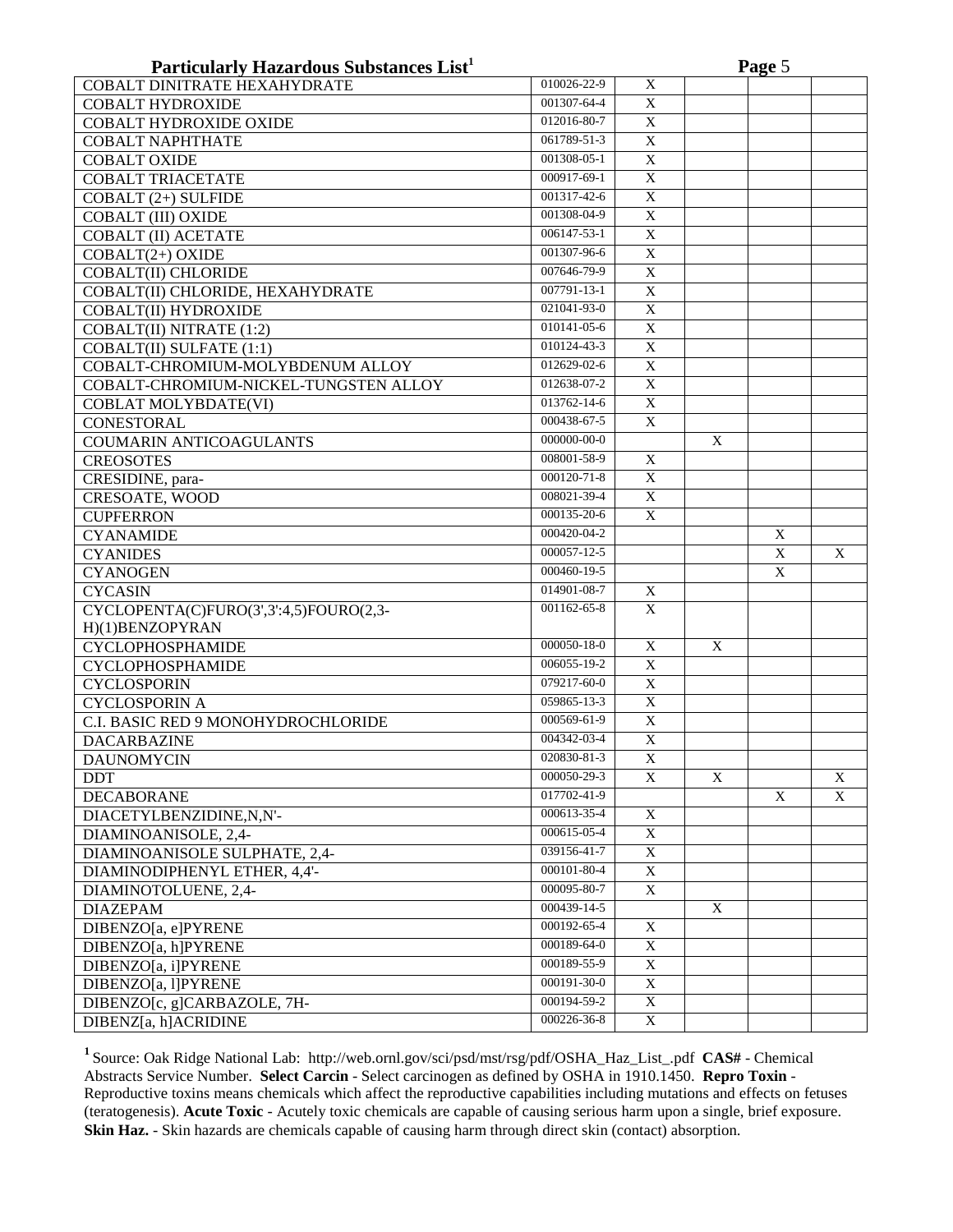| 000053-70-3<br>DIBENZ[a, h]ANTHRACENE<br>X<br>$\overline{X}$<br>000224-42-0<br>DIBENZ[a, j]ACRIDINE<br>019287-45-7<br><b>DIBORANE</b><br>$\mathbf X$<br>000126-72-7<br>$\mathbf X$<br>DIBROMOPROPYL(2,3)PHOSPHATE, TRIS<br>000096-12-8<br>$\mathbf X$<br>DIBROMO-3-CHLOROPROPANE, 1,2-<br>$\mathbf{X}$<br>007572-29-4<br>$\mathbf X$<br><b>DICHLOROACETYLENE</b><br>000106-46-7<br>$\overline{X}$<br>DICHLOROBENZENE, para-<br>000091-94-1<br>$\overline{X}$<br>DICHLOROBENZIDINE,3,3'-<br>X<br>$\overline{X}$<br>000107-06-2<br>DICHLOROETHANE, 1,2-<br>000053-19-0<br>DICHLOROETHANE, 1, 1-, 2-(O-CHLOROPHENYL)-2(P-<br>$\mathbf X$<br>CHLOROPHENYL)<br>000075-09-2<br><b>DICHLOROMETHANE</b><br>X<br>000542-75-6<br>DICHLOROPROPENE, 1,3- (TECHNICAL-GRADE)<br>X<br>X<br>000072-54-8<br>DICHLORO-2,2-BIS(P-CHLOROPHENYL)ETHANE, 1,1- (DDD)<br>$\mathbf X$<br>000072-55-9<br>DICHLORO-2,2-BIS)P-CHLOROPHENYL)ETHYLENE, 1,1-<br>$\mathbf X$<br>(DDE)<br>028434-86-8<br>$\overline{X}$<br>DICHLORO-4,4'-DIAMINODIPHENYL ETHER, 3,3'-<br>000062-73-7<br>$\overline{X}$<br><b>DICHLORVOS</b><br>001464-53-5<br>$\overline{X}$<br>DIEPOXYBUTANE<br>000000-00-0<br>$\overline{X}$<br><b>DIESEL ENGINE EXHAUST</b><br>$\overline{X}$<br>000000-00-0<br>DIESEL FUEL MARINE<br>$\overline{X}$<br>000064-67-5<br><b>DIETHYL SULPHATE</b><br>001615-80-1<br>$\mathbf X$<br>DIETHYLHYDRAZINE, 1,2-<br>000056-53-1<br>$\mathbf X$<br>DIETHYLSTILBOESTROL<br>X<br>000101-90-6<br>$\mathbf X$<br>DIGLYCIDYL RESORCINOL ETHER<br>000094-58-6<br>$\overline{X}$<br><b>DIHYDROSAFROLE</b><br>$\overline{X}$<br>002973-10-6<br>DIISOPROPYL SULFATE<br>$\overline{X}$<br>DIMETHOXYBENZIDINE, 3,3'- (o-DIANISIDINE)<br>000119-90-4<br>000077-78-1<br>$\overline{X}$<br>X<br><b>DIMETHYL SULFATE</b><br>X<br>000067-68-5<br>$\boldsymbol{\mathrm{X}}$<br>$\mathbf X$<br>DIMETHYL SULFOXIDE<br>000060-11-7<br>$\mathbf X$<br>DIMETHYLAMINOAZOBENZENE, para-<br>000119-93-7<br>$\overline{X}$<br>DIMETHYLBENZIDINE, 3,3'- (o-TOLIDINE)<br>000079-44-7<br>$\overline{X}$<br>DIMETHYLCARBAMOYL CHLORIDE<br>000068-12-2<br>$\overline{X}$<br>DIMETHYLFORMAMIDE,N,N-<br>000057-14-7<br>$\overline{X}$<br>DIMETHYLHYDRAZINE, 1,1-<br>X<br>000540-73-8<br>$\overline{X}$<br>DIMETHYLHYDRAZINE, 1,2-<br>000513-37-1<br>X<br>DIMETHYLVINYL CHLORIDE<br>042397-64-8<br>DINITROPYRENE, 1,6-<br>X<br>042397-65-9<br>X<br>DINITROPYRENE, 1,8-<br>000123-91-1<br>X<br>DIOXANE, 1,4-<br>X<br>001937-37-7<br><b>DIRECT BLACK 38</b><br>X<br>002602-46-2<br>X<br><b>DIRECT BLUE 6</b><br>002475-45-8<br><b>DISPERSE BLUE 1</b><br>X<br>000117-81-7<br>X<br>DI(2-ETHYLHEXYL)PHTHALATE<br>000115-29-7<br>X<br><b>ENDOSULFAN</b><br>X<br>000072-20-8<br>X<br>X<br><b>ENDRIN</b><br>000106-89-8<br>X<br>X<br><b>EPICHLOROHYDRIN</b><br>012510-42-8<br>X<br><b>ERIONITE</b><br>066733-21-9<br><b>ERIONITE</b><br>X | Particularly Hazardous Substances List <sup>1</sup> |             |   | Page 6 |  |  |  |  |
|-------------------------------------------------------------------------------------------------------------------------------------------------------------------------------------------------------------------------------------------------------------------------------------------------------------------------------------------------------------------------------------------------------------------------------------------------------------------------------------------------------------------------------------------------------------------------------------------------------------------------------------------------------------------------------------------------------------------------------------------------------------------------------------------------------------------------------------------------------------------------------------------------------------------------------------------------------------------------------------------------------------------------------------------------------------------------------------------------------------------------------------------------------------------------------------------------------------------------------------------------------------------------------------------------------------------------------------------------------------------------------------------------------------------------------------------------------------------------------------------------------------------------------------------------------------------------------------------------------------------------------------------------------------------------------------------------------------------------------------------------------------------------------------------------------------------------------------------------------------------------------------------------------------------------------------------------------------------------------------------------------------------------------------------------------------------------------------------------------------------------------------------------------------------------------------------------------------------------------------------------------------------------------------------------------------------------------------------------------------------------------------------------------------------------------------------------------------------------------------------------------------------------------------------------------------------------------------------------------------------------------------------------------------------------------------------------------------------------------------------------------------------------------------------------------------------------------------------------------------------------|-----------------------------------------------------|-------------|---|--------|--|--|--|--|
|                                                                                                                                                                                                                                                                                                                                                                                                                                                                                                                                                                                                                                                                                                                                                                                                                                                                                                                                                                                                                                                                                                                                                                                                                                                                                                                                                                                                                                                                                                                                                                                                                                                                                                                                                                                                                                                                                                                                                                                                                                                                                                                                                                                                                                                                                                                                                                                                                                                                                                                                                                                                                                                                                                                                                                                                                                                                         |                                                     |             |   |        |  |  |  |  |
|                                                                                                                                                                                                                                                                                                                                                                                                                                                                                                                                                                                                                                                                                                                                                                                                                                                                                                                                                                                                                                                                                                                                                                                                                                                                                                                                                                                                                                                                                                                                                                                                                                                                                                                                                                                                                                                                                                                                                                                                                                                                                                                                                                                                                                                                                                                                                                                                                                                                                                                                                                                                                                                                                                                                                                                                                                                                         |                                                     |             |   |        |  |  |  |  |
|                                                                                                                                                                                                                                                                                                                                                                                                                                                                                                                                                                                                                                                                                                                                                                                                                                                                                                                                                                                                                                                                                                                                                                                                                                                                                                                                                                                                                                                                                                                                                                                                                                                                                                                                                                                                                                                                                                                                                                                                                                                                                                                                                                                                                                                                                                                                                                                                                                                                                                                                                                                                                                                                                                                                                                                                                                                                         |                                                     |             |   |        |  |  |  |  |
|                                                                                                                                                                                                                                                                                                                                                                                                                                                                                                                                                                                                                                                                                                                                                                                                                                                                                                                                                                                                                                                                                                                                                                                                                                                                                                                                                                                                                                                                                                                                                                                                                                                                                                                                                                                                                                                                                                                                                                                                                                                                                                                                                                                                                                                                                                                                                                                                                                                                                                                                                                                                                                                                                                                                                                                                                                                                         |                                                     |             |   |        |  |  |  |  |
|                                                                                                                                                                                                                                                                                                                                                                                                                                                                                                                                                                                                                                                                                                                                                                                                                                                                                                                                                                                                                                                                                                                                                                                                                                                                                                                                                                                                                                                                                                                                                                                                                                                                                                                                                                                                                                                                                                                                                                                                                                                                                                                                                                                                                                                                                                                                                                                                                                                                                                                                                                                                                                                                                                                                                                                                                                                                         |                                                     |             |   |        |  |  |  |  |
|                                                                                                                                                                                                                                                                                                                                                                                                                                                                                                                                                                                                                                                                                                                                                                                                                                                                                                                                                                                                                                                                                                                                                                                                                                                                                                                                                                                                                                                                                                                                                                                                                                                                                                                                                                                                                                                                                                                                                                                                                                                                                                                                                                                                                                                                                                                                                                                                                                                                                                                                                                                                                                                                                                                                                                                                                                                                         |                                                     |             |   |        |  |  |  |  |
|                                                                                                                                                                                                                                                                                                                                                                                                                                                                                                                                                                                                                                                                                                                                                                                                                                                                                                                                                                                                                                                                                                                                                                                                                                                                                                                                                                                                                                                                                                                                                                                                                                                                                                                                                                                                                                                                                                                                                                                                                                                                                                                                                                                                                                                                                                                                                                                                                                                                                                                                                                                                                                                                                                                                                                                                                                                                         |                                                     |             |   |        |  |  |  |  |
|                                                                                                                                                                                                                                                                                                                                                                                                                                                                                                                                                                                                                                                                                                                                                                                                                                                                                                                                                                                                                                                                                                                                                                                                                                                                                                                                                                                                                                                                                                                                                                                                                                                                                                                                                                                                                                                                                                                                                                                                                                                                                                                                                                                                                                                                                                                                                                                                                                                                                                                                                                                                                                                                                                                                                                                                                                                                         |                                                     |             |   |        |  |  |  |  |
|                                                                                                                                                                                                                                                                                                                                                                                                                                                                                                                                                                                                                                                                                                                                                                                                                                                                                                                                                                                                                                                                                                                                                                                                                                                                                                                                                                                                                                                                                                                                                                                                                                                                                                                                                                                                                                                                                                                                                                                                                                                                                                                                                                                                                                                                                                                                                                                                                                                                                                                                                                                                                                                                                                                                                                                                                                                                         |                                                     |             |   |        |  |  |  |  |
|                                                                                                                                                                                                                                                                                                                                                                                                                                                                                                                                                                                                                                                                                                                                                                                                                                                                                                                                                                                                                                                                                                                                                                                                                                                                                                                                                                                                                                                                                                                                                                                                                                                                                                                                                                                                                                                                                                                                                                                                                                                                                                                                                                                                                                                                                                                                                                                                                                                                                                                                                                                                                                                                                                                                                                                                                                                                         |                                                     |             |   |        |  |  |  |  |
|                                                                                                                                                                                                                                                                                                                                                                                                                                                                                                                                                                                                                                                                                                                                                                                                                                                                                                                                                                                                                                                                                                                                                                                                                                                                                                                                                                                                                                                                                                                                                                                                                                                                                                                                                                                                                                                                                                                                                                                                                                                                                                                                                                                                                                                                                                                                                                                                                                                                                                                                                                                                                                                                                                                                                                                                                                                                         |                                                     |             |   |        |  |  |  |  |
|                                                                                                                                                                                                                                                                                                                                                                                                                                                                                                                                                                                                                                                                                                                                                                                                                                                                                                                                                                                                                                                                                                                                                                                                                                                                                                                                                                                                                                                                                                                                                                                                                                                                                                                                                                                                                                                                                                                                                                                                                                                                                                                                                                                                                                                                                                                                                                                                                                                                                                                                                                                                                                                                                                                                                                                                                                                                         |                                                     |             |   |        |  |  |  |  |
|                                                                                                                                                                                                                                                                                                                                                                                                                                                                                                                                                                                                                                                                                                                                                                                                                                                                                                                                                                                                                                                                                                                                                                                                                                                                                                                                                                                                                                                                                                                                                                                                                                                                                                                                                                                                                                                                                                                                                                                                                                                                                                                                                                                                                                                                                                                                                                                                                                                                                                                                                                                                                                                                                                                                                                                                                                                                         |                                                     |             |   |        |  |  |  |  |
|                                                                                                                                                                                                                                                                                                                                                                                                                                                                                                                                                                                                                                                                                                                                                                                                                                                                                                                                                                                                                                                                                                                                                                                                                                                                                                                                                                                                                                                                                                                                                                                                                                                                                                                                                                                                                                                                                                                                                                                                                                                                                                                                                                                                                                                                                                                                                                                                                                                                                                                                                                                                                                                                                                                                                                                                                                                                         |                                                     |             |   |        |  |  |  |  |
|                                                                                                                                                                                                                                                                                                                                                                                                                                                                                                                                                                                                                                                                                                                                                                                                                                                                                                                                                                                                                                                                                                                                                                                                                                                                                                                                                                                                                                                                                                                                                                                                                                                                                                                                                                                                                                                                                                                                                                                                                                                                                                                                                                                                                                                                                                                                                                                                                                                                                                                                                                                                                                                                                                                                                                                                                                                                         |                                                     |             |   |        |  |  |  |  |
|                                                                                                                                                                                                                                                                                                                                                                                                                                                                                                                                                                                                                                                                                                                                                                                                                                                                                                                                                                                                                                                                                                                                                                                                                                                                                                                                                                                                                                                                                                                                                                                                                                                                                                                                                                                                                                                                                                                                                                                                                                                                                                                                                                                                                                                                                                                                                                                                                                                                                                                                                                                                                                                                                                                                                                                                                                                                         |                                                     |             |   |        |  |  |  |  |
|                                                                                                                                                                                                                                                                                                                                                                                                                                                                                                                                                                                                                                                                                                                                                                                                                                                                                                                                                                                                                                                                                                                                                                                                                                                                                                                                                                                                                                                                                                                                                                                                                                                                                                                                                                                                                                                                                                                                                                                                                                                                                                                                                                                                                                                                                                                                                                                                                                                                                                                                                                                                                                                                                                                                                                                                                                                                         |                                                     |             |   |        |  |  |  |  |
|                                                                                                                                                                                                                                                                                                                                                                                                                                                                                                                                                                                                                                                                                                                                                                                                                                                                                                                                                                                                                                                                                                                                                                                                                                                                                                                                                                                                                                                                                                                                                                                                                                                                                                                                                                                                                                                                                                                                                                                                                                                                                                                                                                                                                                                                                                                                                                                                                                                                                                                                                                                                                                                                                                                                                                                                                                                                         |                                                     |             |   |        |  |  |  |  |
|                                                                                                                                                                                                                                                                                                                                                                                                                                                                                                                                                                                                                                                                                                                                                                                                                                                                                                                                                                                                                                                                                                                                                                                                                                                                                                                                                                                                                                                                                                                                                                                                                                                                                                                                                                                                                                                                                                                                                                                                                                                                                                                                                                                                                                                                                                                                                                                                                                                                                                                                                                                                                                                                                                                                                                                                                                                                         |                                                     |             |   |        |  |  |  |  |
|                                                                                                                                                                                                                                                                                                                                                                                                                                                                                                                                                                                                                                                                                                                                                                                                                                                                                                                                                                                                                                                                                                                                                                                                                                                                                                                                                                                                                                                                                                                                                                                                                                                                                                                                                                                                                                                                                                                                                                                                                                                                                                                                                                                                                                                                                                                                                                                                                                                                                                                                                                                                                                                                                                                                                                                                                                                                         |                                                     |             |   |        |  |  |  |  |
|                                                                                                                                                                                                                                                                                                                                                                                                                                                                                                                                                                                                                                                                                                                                                                                                                                                                                                                                                                                                                                                                                                                                                                                                                                                                                                                                                                                                                                                                                                                                                                                                                                                                                                                                                                                                                                                                                                                                                                                                                                                                                                                                                                                                                                                                                                                                                                                                                                                                                                                                                                                                                                                                                                                                                                                                                                                                         |                                                     |             |   |        |  |  |  |  |
|                                                                                                                                                                                                                                                                                                                                                                                                                                                                                                                                                                                                                                                                                                                                                                                                                                                                                                                                                                                                                                                                                                                                                                                                                                                                                                                                                                                                                                                                                                                                                                                                                                                                                                                                                                                                                                                                                                                                                                                                                                                                                                                                                                                                                                                                                                                                                                                                                                                                                                                                                                                                                                                                                                                                                                                                                                                                         |                                                     |             |   |        |  |  |  |  |
|                                                                                                                                                                                                                                                                                                                                                                                                                                                                                                                                                                                                                                                                                                                                                                                                                                                                                                                                                                                                                                                                                                                                                                                                                                                                                                                                                                                                                                                                                                                                                                                                                                                                                                                                                                                                                                                                                                                                                                                                                                                                                                                                                                                                                                                                                                                                                                                                                                                                                                                                                                                                                                                                                                                                                                                                                                                                         |                                                     |             |   |        |  |  |  |  |
|                                                                                                                                                                                                                                                                                                                                                                                                                                                                                                                                                                                                                                                                                                                                                                                                                                                                                                                                                                                                                                                                                                                                                                                                                                                                                                                                                                                                                                                                                                                                                                                                                                                                                                                                                                                                                                                                                                                                                                                                                                                                                                                                                                                                                                                                                                                                                                                                                                                                                                                                                                                                                                                                                                                                                                                                                                                                         |                                                     |             |   |        |  |  |  |  |
|                                                                                                                                                                                                                                                                                                                                                                                                                                                                                                                                                                                                                                                                                                                                                                                                                                                                                                                                                                                                                                                                                                                                                                                                                                                                                                                                                                                                                                                                                                                                                                                                                                                                                                                                                                                                                                                                                                                                                                                                                                                                                                                                                                                                                                                                                                                                                                                                                                                                                                                                                                                                                                                                                                                                                                                                                                                                         |                                                     |             |   |        |  |  |  |  |
|                                                                                                                                                                                                                                                                                                                                                                                                                                                                                                                                                                                                                                                                                                                                                                                                                                                                                                                                                                                                                                                                                                                                                                                                                                                                                                                                                                                                                                                                                                                                                                                                                                                                                                                                                                                                                                                                                                                                                                                                                                                                                                                                                                                                                                                                                                                                                                                                                                                                                                                                                                                                                                                                                                                                                                                                                                                                         |                                                     |             |   |        |  |  |  |  |
|                                                                                                                                                                                                                                                                                                                                                                                                                                                                                                                                                                                                                                                                                                                                                                                                                                                                                                                                                                                                                                                                                                                                                                                                                                                                                                                                                                                                                                                                                                                                                                                                                                                                                                                                                                                                                                                                                                                                                                                                                                                                                                                                                                                                                                                                                                                                                                                                                                                                                                                                                                                                                                                                                                                                                                                                                                                                         |                                                     |             |   |        |  |  |  |  |
|                                                                                                                                                                                                                                                                                                                                                                                                                                                                                                                                                                                                                                                                                                                                                                                                                                                                                                                                                                                                                                                                                                                                                                                                                                                                                                                                                                                                                                                                                                                                                                                                                                                                                                                                                                                                                                                                                                                                                                                                                                                                                                                                                                                                                                                                                                                                                                                                                                                                                                                                                                                                                                                                                                                                                                                                                                                                         |                                                     |             |   |        |  |  |  |  |
|                                                                                                                                                                                                                                                                                                                                                                                                                                                                                                                                                                                                                                                                                                                                                                                                                                                                                                                                                                                                                                                                                                                                                                                                                                                                                                                                                                                                                                                                                                                                                                                                                                                                                                                                                                                                                                                                                                                                                                                                                                                                                                                                                                                                                                                                                                                                                                                                                                                                                                                                                                                                                                                                                                                                                                                                                                                                         |                                                     |             |   |        |  |  |  |  |
|                                                                                                                                                                                                                                                                                                                                                                                                                                                                                                                                                                                                                                                                                                                                                                                                                                                                                                                                                                                                                                                                                                                                                                                                                                                                                                                                                                                                                                                                                                                                                                                                                                                                                                                                                                                                                                                                                                                                                                                                                                                                                                                                                                                                                                                                                                                                                                                                                                                                                                                                                                                                                                                                                                                                                                                                                                                                         |                                                     |             |   |        |  |  |  |  |
|                                                                                                                                                                                                                                                                                                                                                                                                                                                                                                                                                                                                                                                                                                                                                                                                                                                                                                                                                                                                                                                                                                                                                                                                                                                                                                                                                                                                                                                                                                                                                                                                                                                                                                                                                                                                                                                                                                                                                                                                                                                                                                                                                                                                                                                                                                                                                                                                                                                                                                                                                                                                                                                                                                                                                                                                                                                                         |                                                     |             |   |        |  |  |  |  |
|                                                                                                                                                                                                                                                                                                                                                                                                                                                                                                                                                                                                                                                                                                                                                                                                                                                                                                                                                                                                                                                                                                                                                                                                                                                                                                                                                                                                                                                                                                                                                                                                                                                                                                                                                                                                                                                                                                                                                                                                                                                                                                                                                                                                                                                                                                                                                                                                                                                                                                                                                                                                                                                                                                                                                                                                                                                                         |                                                     |             |   |        |  |  |  |  |
|                                                                                                                                                                                                                                                                                                                                                                                                                                                                                                                                                                                                                                                                                                                                                                                                                                                                                                                                                                                                                                                                                                                                                                                                                                                                                                                                                                                                                                                                                                                                                                                                                                                                                                                                                                                                                                                                                                                                                                                                                                                                                                                                                                                                                                                                                                                                                                                                                                                                                                                                                                                                                                                                                                                                                                                                                                                                         |                                                     |             |   |        |  |  |  |  |
|                                                                                                                                                                                                                                                                                                                                                                                                                                                                                                                                                                                                                                                                                                                                                                                                                                                                                                                                                                                                                                                                                                                                                                                                                                                                                                                                                                                                                                                                                                                                                                                                                                                                                                                                                                                                                                                                                                                                                                                                                                                                                                                                                                                                                                                                                                                                                                                                                                                                                                                                                                                                                                                                                                                                                                                                                                                                         |                                                     |             |   |        |  |  |  |  |
|                                                                                                                                                                                                                                                                                                                                                                                                                                                                                                                                                                                                                                                                                                                                                                                                                                                                                                                                                                                                                                                                                                                                                                                                                                                                                                                                                                                                                                                                                                                                                                                                                                                                                                                                                                                                                                                                                                                                                                                                                                                                                                                                                                                                                                                                                                                                                                                                                                                                                                                                                                                                                                                                                                                                                                                                                                                                         |                                                     |             |   |        |  |  |  |  |
|                                                                                                                                                                                                                                                                                                                                                                                                                                                                                                                                                                                                                                                                                                                                                                                                                                                                                                                                                                                                                                                                                                                                                                                                                                                                                                                                                                                                                                                                                                                                                                                                                                                                                                                                                                                                                                                                                                                                                                                                                                                                                                                                                                                                                                                                                                                                                                                                                                                                                                                                                                                                                                                                                                                                                                                                                                                                         |                                                     |             |   |        |  |  |  |  |
|                                                                                                                                                                                                                                                                                                                                                                                                                                                                                                                                                                                                                                                                                                                                                                                                                                                                                                                                                                                                                                                                                                                                                                                                                                                                                                                                                                                                                                                                                                                                                                                                                                                                                                                                                                                                                                                                                                                                                                                                                                                                                                                                                                                                                                                                                                                                                                                                                                                                                                                                                                                                                                                                                                                                                                                                                                                                         |                                                     |             |   |        |  |  |  |  |
|                                                                                                                                                                                                                                                                                                                                                                                                                                                                                                                                                                                                                                                                                                                                                                                                                                                                                                                                                                                                                                                                                                                                                                                                                                                                                                                                                                                                                                                                                                                                                                                                                                                                                                                                                                                                                                                                                                                                                                                                                                                                                                                                                                                                                                                                                                                                                                                                                                                                                                                                                                                                                                                                                                                                                                                                                                                                         |                                                     |             |   |        |  |  |  |  |
|                                                                                                                                                                                                                                                                                                                                                                                                                                                                                                                                                                                                                                                                                                                                                                                                                                                                                                                                                                                                                                                                                                                                                                                                                                                                                                                                                                                                                                                                                                                                                                                                                                                                                                                                                                                                                                                                                                                                                                                                                                                                                                                                                                                                                                                                                                                                                                                                                                                                                                                                                                                                                                                                                                                                                                                                                                                                         |                                                     |             |   |        |  |  |  |  |
|                                                                                                                                                                                                                                                                                                                                                                                                                                                                                                                                                                                                                                                                                                                                                                                                                                                                                                                                                                                                                                                                                                                                                                                                                                                                                                                                                                                                                                                                                                                                                                                                                                                                                                                                                                                                                                                                                                                                                                                                                                                                                                                                                                                                                                                                                                                                                                                                                                                                                                                                                                                                                                                                                                                                                                                                                                                                         |                                                     |             |   |        |  |  |  |  |
|                                                                                                                                                                                                                                                                                                                                                                                                                                                                                                                                                                                                                                                                                                                                                                                                                                                                                                                                                                                                                                                                                                                                                                                                                                                                                                                                                                                                                                                                                                                                                                                                                                                                                                                                                                                                                                                                                                                                                                                                                                                                                                                                                                                                                                                                                                                                                                                                                                                                                                                                                                                                                                                                                                                                                                                                                                                                         |                                                     |             |   |        |  |  |  |  |
|                                                                                                                                                                                                                                                                                                                                                                                                                                                                                                                                                                                                                                                                                                                                                                                                                                                                                                                                                                                                                                                                                                                                                                                                                                                                                                                                                                                                                                                                                                                                                                                                                                                                                                                                                                                                                                                                                                                                                                                                                                                                                                                                                                                                                                                                                                                                                                                                                                                                                                                                                                                                                                                                                                                                                                                                                                                                         |                                                     |             |   |        |  |  |  |  |
|                                                                                                                                                                                                                                                                                                                                                                                                                                                                                                                                                                                                                                                                                                                                                                                                                                                                                                                                                                                                                                                                                                                                                                                                                                                                                                                                                                                                                                                                                                                                                                                                                                                                                                                                                                                                                                                                                                                                                                                                                                                                                                                                                                                                                                                                                                                                                                                                                                                                                                                                                                                                                                                                                                                                                                                                                                                                         |                                                     |             |   |        |  |  |  |  |
|                                                                                                                                                                                                                                                                                                                                                                                                                                                                                                                                                                                                                                                                                                                                                                                                                                                                                                                                                                                                                                                                                                                                                                                                                                                                                                                                                                                                                                                                                                                                                                                                                                                                                                                                                                                                                                                                                                                                                                                                                                                                                                                                                                                                                                                                                                                                                                                                                                                                                                                                                                                                                                                                                                                                                                                                                                                                         |                                                     |             |   |        |  |  |  |  |
|                                                                                                                                                                                                                                                                                                                                                                                                                                                                                                                                                                                                                                                                                                                                                                                                                                                                                                                                                                                                                                                                                                                                                                                                                                                                                                                                                                                                                                                                                                                                                                                                                                                                                                                                                                                                                                                                                                                                                                                                                                                                                                                                                                                                                                                                                                                                                                                                                                                                                                                                                                                                                                                                                                                                                                                                                                                                         |                                                     |             |   |        |  |  |  |  |
|                                                                                                                                                                                                                                                                                                                                                                                                                                                                                                                                                                                                                                                                                                                                                                                                                                                                                                                                                                                                                                                                                                                                                                                                                                                                                                                                                                                                                                                                                                                                                                                                                                                                                                                                                                                                                                                                                                                                                                                                                                                                                                                                                                                                                                                                                                                                                                                                                                                                                                                                                                                                                                                                                                                                                                                                                                                                         |                                                     |             |   |        |  |  |  |  |
|                                                                                                                                                                                                                                                                                                                                                                                                                                                                                                                                                                                                                                                                                                                                                                                                                                                                                                                                                                                                                                                                                                                                                                                                                                                                                                                                                                                                                                                                                                                                                                                                                                                                                                                                                                                                                                                                                                                                                                                                                                                                                                                                                                                                                                                                                                                                                                                                                                                                                                                                                                                                                                                                                                                                                                                                                                                                         |                                                     |             |   |        |  |  |  |  |
|                                                                                                                                                                                                                                                                                                                                                                                                                                                                                                                                                                                                                                                                                                                                                                                                                                                                                                                                                                                                                                                                                                                                                                                                                                                                                                                                                                                                                                                                                                                                                                                                                                                                                                                                                                                                                                                                                                                                                                                                                                                                                                                                                                                                                                                                                                                                                                                                                                                                                                                                                                                                                                                                                                                                                                                                                                                                         |                                                     |             |   |        |  |  |  |  |
|                                                                                                                                                                                                                                                                                                                                                                                                                                                                                                                                                                                                                                                                                                                                                                                                                                                                                                                                                                                                                                                                                                                                                                                                                                                                                                                                                                                                                                                                                                                                                                                                                                                                                                                                                                                                                                                                                                                                                                                                                                                                                                                                                                                                                                                                                                                                                                                                                                                                                                                                                                                                                                                                                                                                                                                                                                                                         |                                                     |             |   |        |  |  |  |  |
|                                                                                                                                                                                                                                                                                                                                                                                                                                                                                                                                                                                                                                                                                                                                                                                                                                                                                                                                                                                                                                                                                                                                                                                                                                                                                                                                                                                                                                                                                                                                                                                                                                                                                                                                                                                                                                                                                                                                                                                                                                                                                                                                                                                                                                                                                                                                                                                                                                                                                                                                                                                                                                                                                                                                                                                                                                                                         | ESTRADIOL-17                                        | 000050-28-2 | X |        |  |  |  |  |

**<sup>1</sup>**Source: Oak Ridge National Lab: http://web.ornl.gov/sci/psd/mst/rsg/pdf/OSHA\_Haz\_List\_.pdf **CAS#** - Chemical Abstracts Service Number. Select Carcin - Select carcinogen as defined by OSHA in 1910.1450. Repro Toxin -Reproductive toxins means chemicals which affect the reproductive capabilities including mutations and effects on fetuses (teratogenesis). **Acute Toxic** - Acutely toxic chemicals are capable of causing serious harm upon a single, brief exposure. **Skin Haz.** - Skin hazards are chemicals capable of causing harm through direct skin (contact) absorption.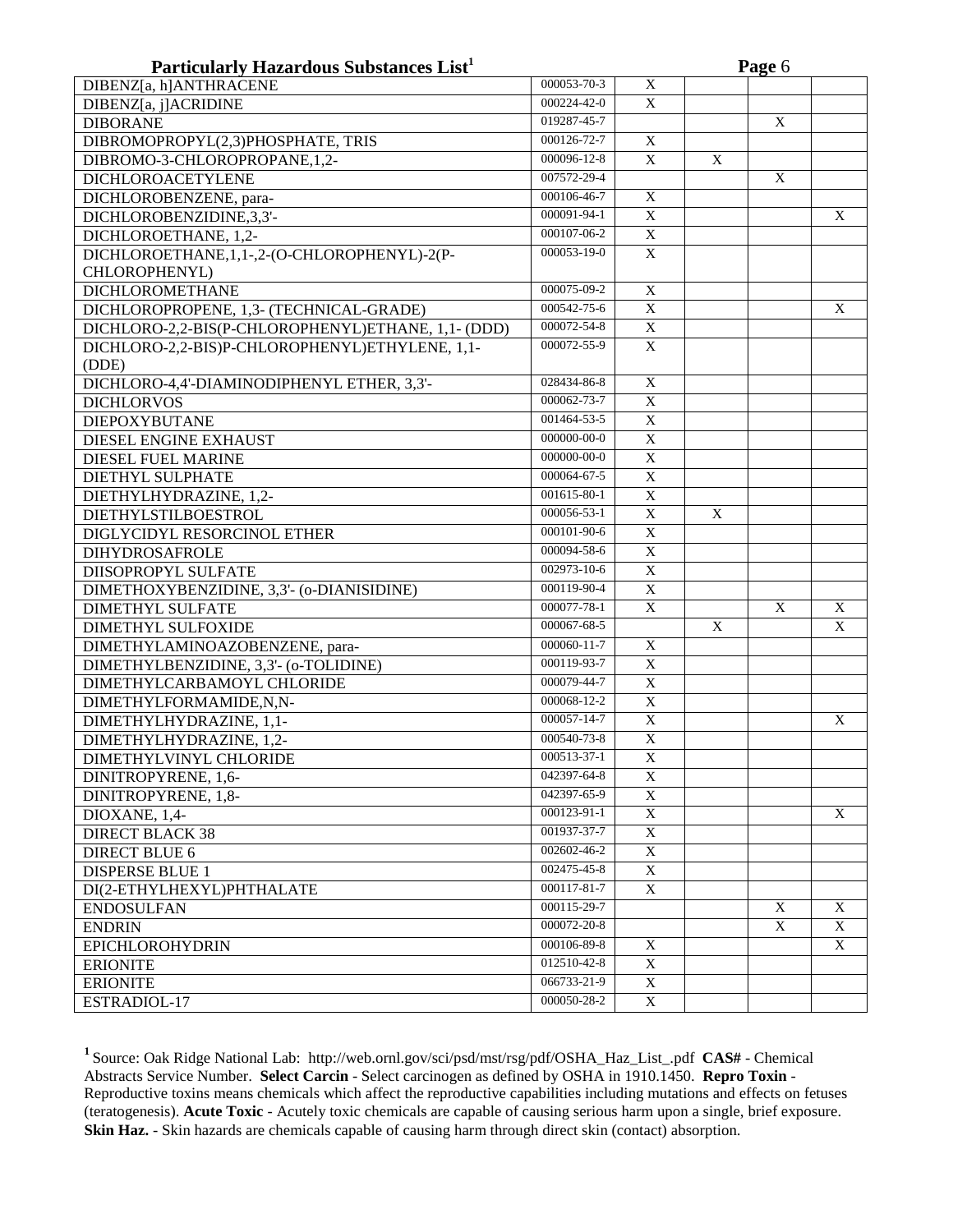| Particularly Hazardous Substances List <sup>1</sup> |             |                |             | Page 7 |   |
|-----------------------------------------------------|-------------|----------------|-------------|--------|---|
| ESTRA-1,2,5(10),7-TETRAEN-17-ONE,3-(SULFOOXY)-,     | 016680-47-0 | X              |             |        |   |
| <b>SODIUM SALT</b>                                  |             |                |             |        |   |
| <b>ESTRONE</b>                                      | 000053-16-7 | $\overline{X}$ |             |        |   |
| <b>ETHINYLESTRADIOL</b>                             | 000057-63-6 | $\overline{X}$ |             |        |   |
| ETHYL ACRYLATE                                      | 000140-88-5 | $\overline{X}$ |             |        | X |
| ETHYL ALCOHOL CONSUMPTION                           | 000064-17-5 |                | X           |        |   |
| ETHYL METHANESULPHONATE                             | 000062-45-7 | X              |             |        |   |
| ETHYLENE CHLOROHYDRIN                               | 000107-07-3 |                |             | X      | X |
| ETHYLENE DIBROMIDE                                  | 000106-93-4 | X              | X           |        | X |
| ETHYLENE GLYCOL ETHERS                              | 000000-00-0 |                | X           |        |   |
| ETHYLENE OXIDE                                      | 000075-21-8 | X              | $\mathbf X$ |        |   |
| ETHYLENE THIOUREA                                   | 000096-45-7 | $\overline{X}$ |             |        |   |
| <b>ETHYLENEIMINE</b>                                | 000151-56-4 | $\overline{X}$ |             |        |   |
| ETHYL-N-NITROSOUREA,N-                              | 000759-73-9 | $\mathbf X$    |             |        |   |
| <b>FLUORINE</b>                                     | 007782-41-4 |                |             | X      |   |
| <b>FORMALDEHYDE</b>                                 | 000050-00-0 | X              |             |        |   |
| <b>FOWLER'S SOLUTION</b>                            | 001332-10-1 | X              |             |        |   |
| FUEL OIL, RESIDUAL                                  | 068476-33-5 | X              |             |        |   |
| <b>FURAN</b>                                        | 000110-00-9 | X              |             |        |   |
| <b>GASOLINE</b>                                     | 008006-61-9 | $\overline{X}$ |             |        |   |
| GASOLINE, ENGINE EXHAUST FUMES                      | 000000-00-0 | $\mathbf X$    |             |        |   |
| <b>GERMANE</b>                                      | 007782-65-2 |                |             | X      |   |
| <b>GLASSWOOL (RESPIRABLE SIZE)</b>                  | 000000-00-0 | X              |             |        |   |
| GLU-P-1 (2-AMINO-6-METHYLDIPYRIDO[1,2-a:3',2'-d]    | 067730-11-4 | X              |             |        |   |
| IMIDAZOLE)                                          |             |                |             |        |   |
| GLU-P-2(2-AMINODIPYRIDO[1,2-A:3',2' D]IMIDAZOLE)    | 067730-10-3 | $\overline{X}$ |             |        |   |
| <b>GLYCIDALDEHYDE</b>                               | 000765-34-4 | X              |             |        |   |
| <b>GLYCIDOL</b>                                     | 000556-52-5 | $\mathbf X$    |             |        |   |
| <b>GOSSYPOL</b>                                     | 000303-45-7 |                | X           |        |   |
| <b>GRISEOFULVIN</b>                                 | 000126-07-8 | X              |             |        |   |
| <b>HALOTHANE</b>                                    | 000151-67-7 |                | X           |        |   |
| HC BLUE 1                                           | 002784-94-3 | X              |             |        |   |
| <b>HEPTACHLOR</b>                                   | 000076-44-8 | X              |             |        |   |
| <b>HEPTACHLOR EPOXIDE</b>                           | 001024-57-3 | X              |             |        |   |
| HEXACHLOROBENZENE                                   | 000118-74-1 | X              | X           |        |   |
| HEXACHLOROETHANE                                    | 000067-72-1 | X              |             |        |   |
| <b>HEXACHLOROHEXANES</b>                            | 000608-73-1 | X              |             |        |   |
| HEXAMETHYLPHOSPHORAMIDE                             | 000680-31-9 | X              |             |        |   |
| <b>HYDRAZINE</b>                                    | 000302-01-2 | X              |             |        | X |
| HYDRAZINE, SULFATE (1:1)                            | 010034-93-2 | X              |             |        |   |
| <b>HYDRAZOBENZENE</b>                               | 000122-66-7 | X              |             |        |   |
| <b>HYDROGEN CYANIDE</b>                             | 000074-90-8 |                |             | X      | X |
| HYDROGEN FLUORIDE                                   | 007664-39-3 |                |             | X      | X |
| HYDROGEN SELENIDE                                   | 007783-07-5 |                |             | X      |   |
| <b>HYDROGEN SULFIDE</b>                             | 007783-06-4 |                |             | X      |   |
| INDENO[1,2,3-cd]PYRENE                              | 000193-39-5 | X              |             |        |   |
| IQ(2-AMINO-3-METHYLIMIDAZO[4,5-f]QUINOLINE)         | 076180-96-6 | $\mathbf X$    |             |        |   |
| <b>IRON-DEXTRAN COMPLEX</b>                         | 009004-66-4 | $\mathbf X$    |             |        |   |
| <b>ISOPRENE</b>                                     | 000078-79-5 | X              |             |        |   |
| KEPONE (CHLORDECONE)                                | 000143-50-0 | X              |             |        |   |
| <b>LASIOCARPINE</b>                                 | 000303-34-4 | X              |             |        |   |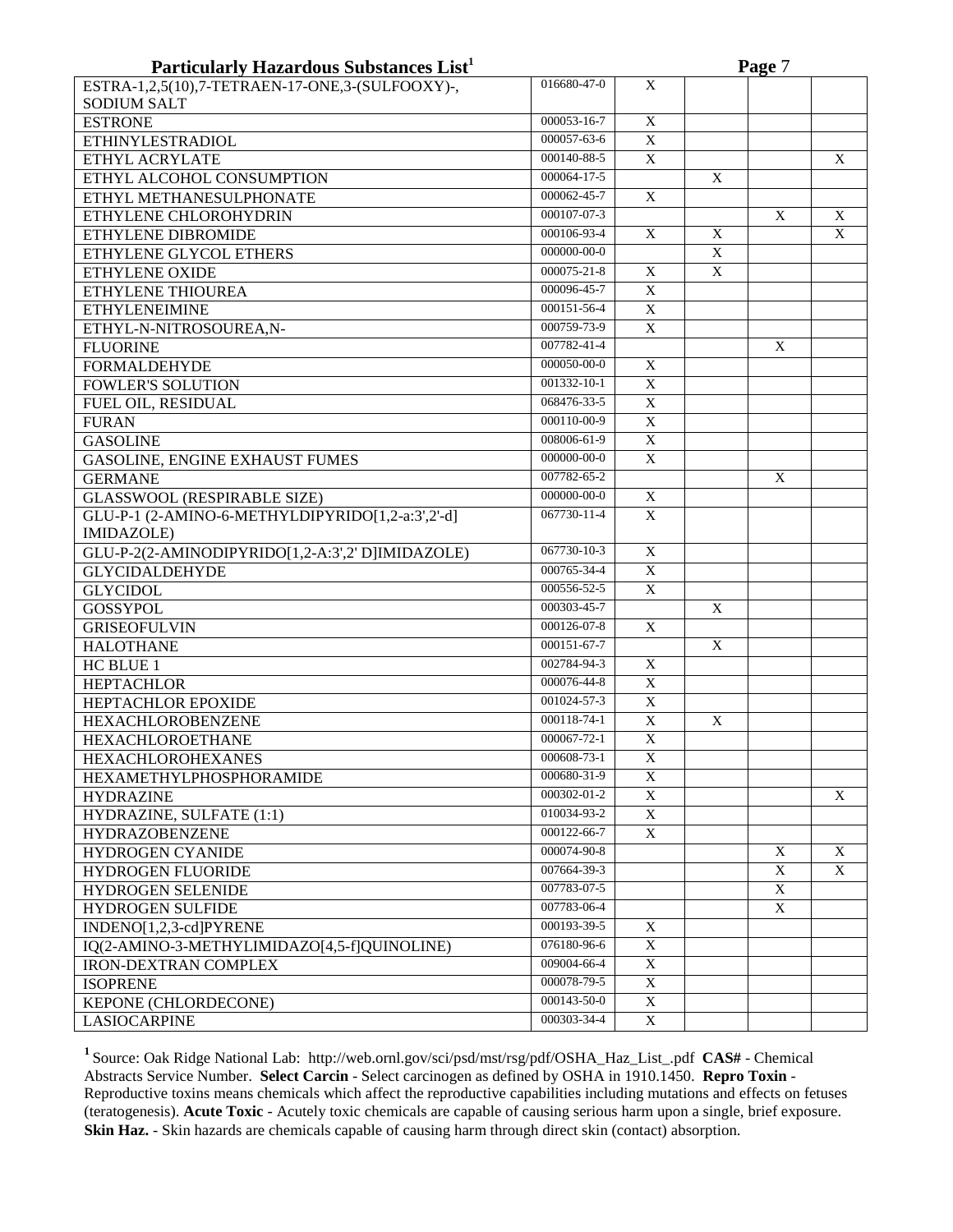| Particularly Hazardous Substances List <sup>1</sup> |                   |                |              | Page 8 |   |
|-----------------------------------------------------|-------------------|----------------|--------------|--------|---|
| <b>LEAD ACETATE</b>                                 | 000301-04-2       | $\mathbf X$    |              |        |   |
| LEAD ACETATE (II) TRIHYDRATE                        | 006085-56-4       | X              |              |        |   |
| <b>LEAD AND COMPOUNDS</b>                           | 007439-92-1       | X              | X            |        |   |
| LEAD CHROMATE (VI) OXIDE                            | 018454-12-1       |                | X            |        |   |
| LEAD COMPOUNDS, INORGANIC                           | $000000 - 00 - 0$ | X              | X            |        |   |
| LEAD (II) PHOSPHATE (3:2)                           | 007446-27-7       | X              |              |        |   |
| LINDANE, ALPHA                                      | 000319-84-6       | $\mathbf X$    |              |        |   |
| LINDANE, BETA                                       | 000319-85-7       | $\overline{X}$ |              |        |   |
| LINDANE AND OTHER HEXACHLOROCYCLOHEXANE             | 000058-89-9       | $\mathbf X$    |              |        | X |
| <b>ISOMERS</b>                                      |                   |                |              |        |   |
| <b>LITHIUM</b>                                      | 007439-93-2       |                | X            |        |   |
| LITHIUM CARBONATE                                   | 000554-13-2       |                | X            |        |   |
| <b>LITHIUM CITRATE</b>                              | 000846-59-1       |                | X            |        |   |
| MAGENTA (CONTAINING CI BASIC RED 9)                 | $000632 - 99 - 5$ | X              |              |        |   |
| MeA-ALPHA-C(2-AMINO-3-METHYL-9H-PYRIDO[2,3-b]       | 068006-83-7       | X              |              |        |   |
| INDOLE)                                             |                   |                |              |        |   |
| <b>MECOPROP</b>                                     | 000093-65-2       | $\overline{X}$ |              |        |   |
| MEDROXYPROGESTERONE                                 | 000071-58-9       | $\overline{X}$ |              |        |   |
| MELPHALAN                                           | 000148-82-3       | $\mathbf X$    |              |        |   |
| <b>MERCHALAN</b>                                    | 000531-76-0       | $\mathbf X$    |              |        |   |
| <b>MERCURY</b>                                      | 007439-97-6       |                | $\mathbf{X}$ |        | X |
| MERCURY, INORGANIC COMPOUNDS                        | 000000-00-0       |                | X            |        | X |
| <b>MESTRANOL</b>                                    | 000072-33-3       | X              |              |        |   |
| METHANE, TERANITRO-                                 | 000509-14-8       | X              |              |        |   |
| <b>METHIMAZOLE</b>                                  | $000060 - 56 - 0$ |                | X            |        |   |
| METHOXSALEN AND UV RADIATION                        | $000298 - 81 - 7$ | X              |              |        |   |
| METHOXYPSORALEN,5-                                  | 000484-20-8       | X              |              |        |   |
| <b>METHYL BROMIDE</b>                               | 000074-83-9       |                |              | X      | X |
| METHYL CYCLOPENTADIENYL MANGANESE                   | 012108-13-3       |                |              | X      | X |
| TRICARBONYL                                         |                   |                |              |        |   |
| METHYL HYDRAZINE                                    | 000060-34-4       |                |              | X      |   |
| METHYL ISOCYANATE                                   | 000624-83-9       |                |              | X      | X |
| <b>METHYL MERCURY</b>                               | $022967 - 92 - 6$ |                | X            |        |   |
| METHYL METHANESULPHONATE                            | 000066-27-3       | X              |              |        |   |
| METHYLAMINOPTERIN                                   | 000059-05-2       |                | X            |        |   |
| METHYLANILINE, 2,6-                                 | 000087-62-7       | X              |              |        |   |
| METHYLAZIRIDINE, 2- (PROPYLENEIMINE)                | 000075-55-8       | X              |              |        |   |
| METHYLAZOXYMETHANOL                                 | 000590-96-5       | X              |              |        |   |
| METHYLAZOXYMETHANOL ACETATE                         | 000592-62-1       | X              |              |        |   |
| METHYLCHRYSENE, 5-                                  | 003697-24-3       | X              |              |        |   |
| METHYLDICHLOROARSINE                                | 000593-89-5       |                |              | X      |   |
| METHYLENE BIS(2-CHLOROANILINE), 4,4- (MBOAC)        | 000101-14-4       | X              |              |        | X |
| METHYLENE BIS(2-METHYLANILINE), 4,4'-               | 000838-88-0       | X              |              |        |   |
| METHYLENEBIS(N,N-DIMETHYL)BENZENAMINE, 4,4'         | $000101 - 61 - 1$ | X              |              |        |   |
| METHYLENEDIANILINE, 4,4'- AND ITS DIHYDORCHLORIDE   | 000101-77-9       | $\mathbf X$    |              |        |   |
| METHYLENEDIANILINE, 4, 4'-DIHYDROCHLORIDE           | 013552-44-8       | $\mathbf X$    |              |        |   |
| METHYLTHIOURACIL                                    | 000056-04-2       | X              |              |        |   |
| METHYL-1-NITROANTHRAQUINONE, 2- (UNCERTAIN          | 000129-15-7       | X              |              |        |   |
| PURITY)                                             |                   |                |              |        |   |
| METHYL-N-NITROSOURETHANE, N-                        | 000000-00-0       | X              |              |        |   |
| METHYL-N-NITRO-N'-NITROSOGUANIDINE,N-(MNNG)         | 000070-25-7       | X              |              |        |   |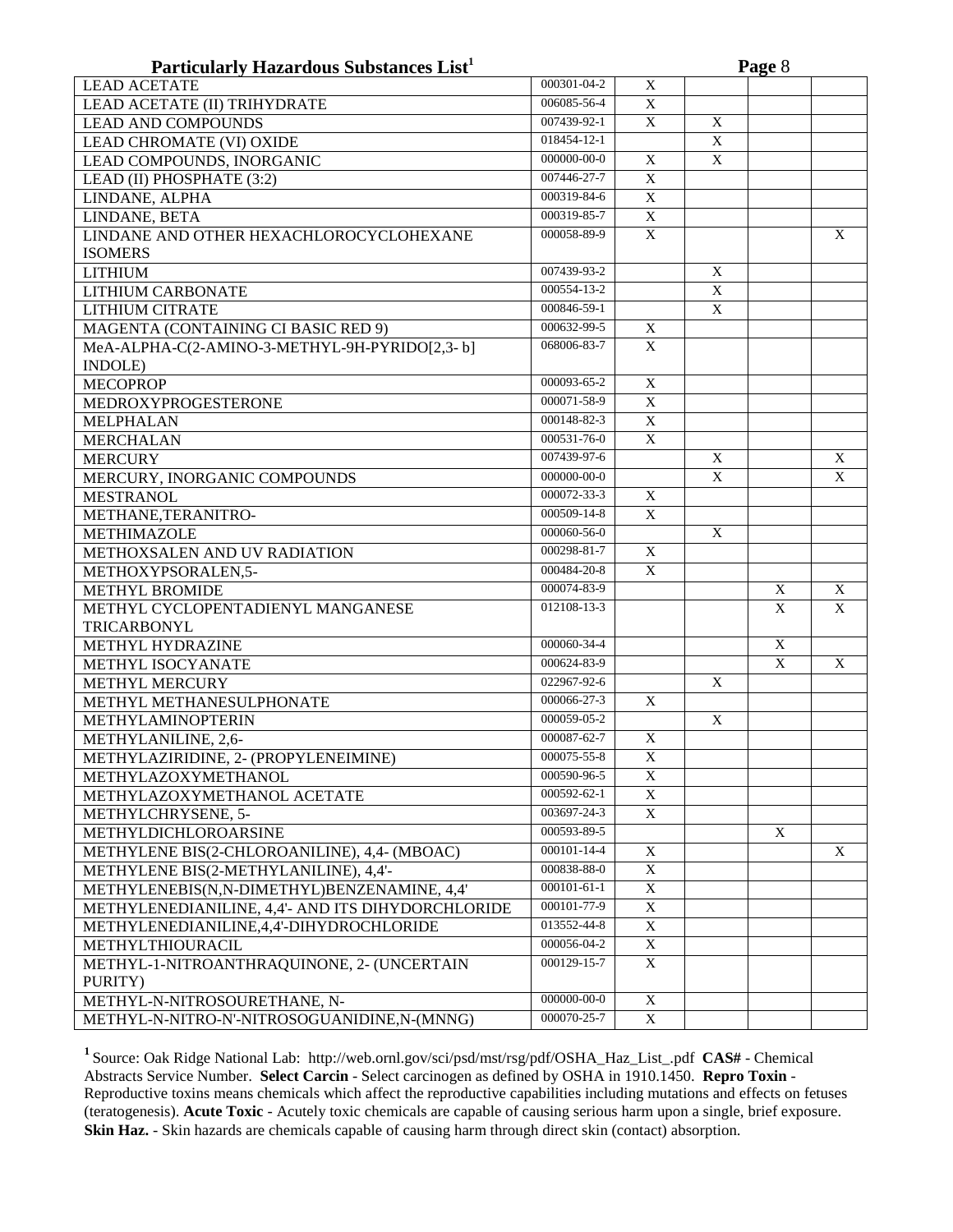| Particularly Hazardous Substances List <sup>1</sup> |                   |                           |             | Page 9      |   |
|-----------------------------------------------------|-------------------|---------------------------|-------------|-------------|---|
| <b>METRONIDAZOLE</b>                                | 000443-48-1       | X                         |             |             |   |
| <b>MICHLER'S KETONE</b>                             | 000090-94-8       | $\mathbf X$               |             |             |   |
| MINERAL OILS, UNTREATED AND MILDLY TREATED          | 000000-00-0       | $\overline{X}$            |             |             |   |
| <b>MIREX</b>                                        | 002385-85-5       | X                         | X           |             |   |
| <b>MITOMYCIN C</b>                                  | 000050-07-7       | $\mathbf X$               |             |             |   |
| MOLYBDATE ORANGE                                    | 012656-85-8       | $\mathbf X$               |             |             |   |
| <b>MONOCROTALINE</b>                                | $000315 - 22 - 0$ | $\overline{X}$            |             |             |   |
| MORPHOLINOMETHYL-3-[(5- NITROFURFURYLIDENE)         | 003031-51-4       | $\mathbf X$               |             |             |   |
| AMINO], 5-                                          |                   |                           |             |             |   |
| MUSTARD GAS (SULPHUR MUSTARD)                       | 000505-60-2       | X                         |             |             |   |
| <b>NAFENOPIN</b>                                    | 003771-19-5       | X                         |             |             |   |
| NAPHTHYL METHYLCARBAMATE                            | 000063-25-2       |                           | X           |             |   |
| NAPHTHYLAMINE, 2-                                   | 000091-59-8       | X                         |             |             | X |
| NAPHTHYLAMINE, ALPHA-                               | 000134-32-7       | X                         |             |             | X |
| NAPHTHYLAMINE, N, N-BIS(2CHLOROETHYL)-2-            | 000494-03-1       | $\overline{X}$            |             |             |   |
| NICKEL, METALLIC                                    | 007440-02-0       | $\overline{X}$            |             |             |   |
| NICKEL ALLOY AISI 687                               | 011068-91-0       | $\overline{X}$            |             |             |   |
| NICKEL BISCYCLOPENDADIENE                           | 001271-28-9       | $\overline{X}$            |             |             |   |
| NICKEL CARBONYL                                     | 013463-39-3       | $\overline{X}$            |             | X           |   |
| NICKEL CARBONYL                                     | 013464-39-3       | $\overline{X}$            |             |             |   |
| NICKEL COMPOUNDS                                    | $000000 - 00 - 0$ | $\overline{X}$            |             |             |   |
| NICKEL SULFIDE (3:20                                | 012035-72-2       | $\overline{X}$            |             |             |   |
| NICKEL (III) HYDROXIDE                              | 012125-56-3       | $\overline{X}$            |             |             |   |
| NICKEL (II) ACETATE (1:2)                           | 000373-02-4       | $\mathbf X$               |             |             |   |
| NICKEL (II) CARBONATE (1:1)                         | 003333-67-3       | X                         |             |             |   |
| NICKEL (II) HYDROXIDE                               | $012054 - 48 - 7$ | $\mathbf X$               |             |             |   |
| NICKEL (II) OXIDE (1:1)                             | 001313-99-1       | $\overline{X}$            |             |             |   |
| <b>NICOTINE</b>                                     | 000054-11-5       |                           | $\mathbf X$ | $\mathbf X$ | X |
| <b>NIRIDAZOLE</b>                                   | 000061-57-4       | $\mathbf X$               |             |             |   |
| NITRIC ACID (FUMING)                                | 007697-37-2       |                           |             | X           | X |
| NITRIC OXIDE                                        | 010102-43-9       |                           |             | $\mathbf X$ |   |
| NITRILOTRIACETIC ACID                               | 005064-31-3       | X                         |             |             |   |
| NITRILOTRIACETIC ACID, DISODIUM SALT                | 015467-20-6       | X                         |             |             |   |
| NITRILOTRIACETIC ACID, DISODIUM SALT,               | 023255-03-0       | $\mathbf X$               |             |             |   |
| <b>MONOHYDRATE</b>                                  |                   |                           |             |             |   |
| NITRILOTRIACETIC ACID, MONOSODIUM SALT              | 018994-66-6       | $\mathbf X$               |             |             |   |
| NITRILOTRIACETIC ACID, SODIUM SALT                  | 010042-84-9       | X                         |             |             |   |
| NITRILOTRIACETIC ACID, TRISODIUM                    | 018662-53-8       | X                         |             |             |   |
| SALT, MONOHYDRATE                                   |                   |                           |             |             |   |
| NITRILOTRIACETIC ACID AND SALTS                     | 000139-13-9       | $\mathbf X$               |             |             |   |
| NITROACENAPHTHENE, 5-                               | 000602-87-9       | $\mathbf X$               |             |             |   |
| NITROBIPHENYL,4-                                    | 000092-93-3       | $\mathbf X$               |             |             |   |
| NITROCHRYSENE, 6-                                   | 007496-02-8       | $\mathbf X$               |             |             |   |
| NITROFEN (TECHNICAL-GRADE)                          | 001836-75-5       | $\mathbf X$               |             |             |   |
| <b>NITROFLUORENE</b>                                | 000607-57-8       | $\mathbf X$               |             |             |   |
| NITROFURFURYLIDIENE(5)-AMINO-2- IMIDAZOLIDINONE,    | 000555-84-0       | $\boldsymbol{\mathrm{X}}$ |             |             |   |
| $1-$                                                |                   |                           |             |             |   |
| NITROGEN DIOXIDE                                    | 010102-44-0       |                           |             | X           |   |
| NITROGEN MUSTARD                                    | 000051-75-2       | X                         |             |             |   |
| NITROGEN MUSTARD HYDROCHLORIDE                      | 000055-86-7       | X                         |             |             |   |
| NITROGEN MUSTARD N-OXIDE                            | 000126-85-2       | X                         |             |             |   |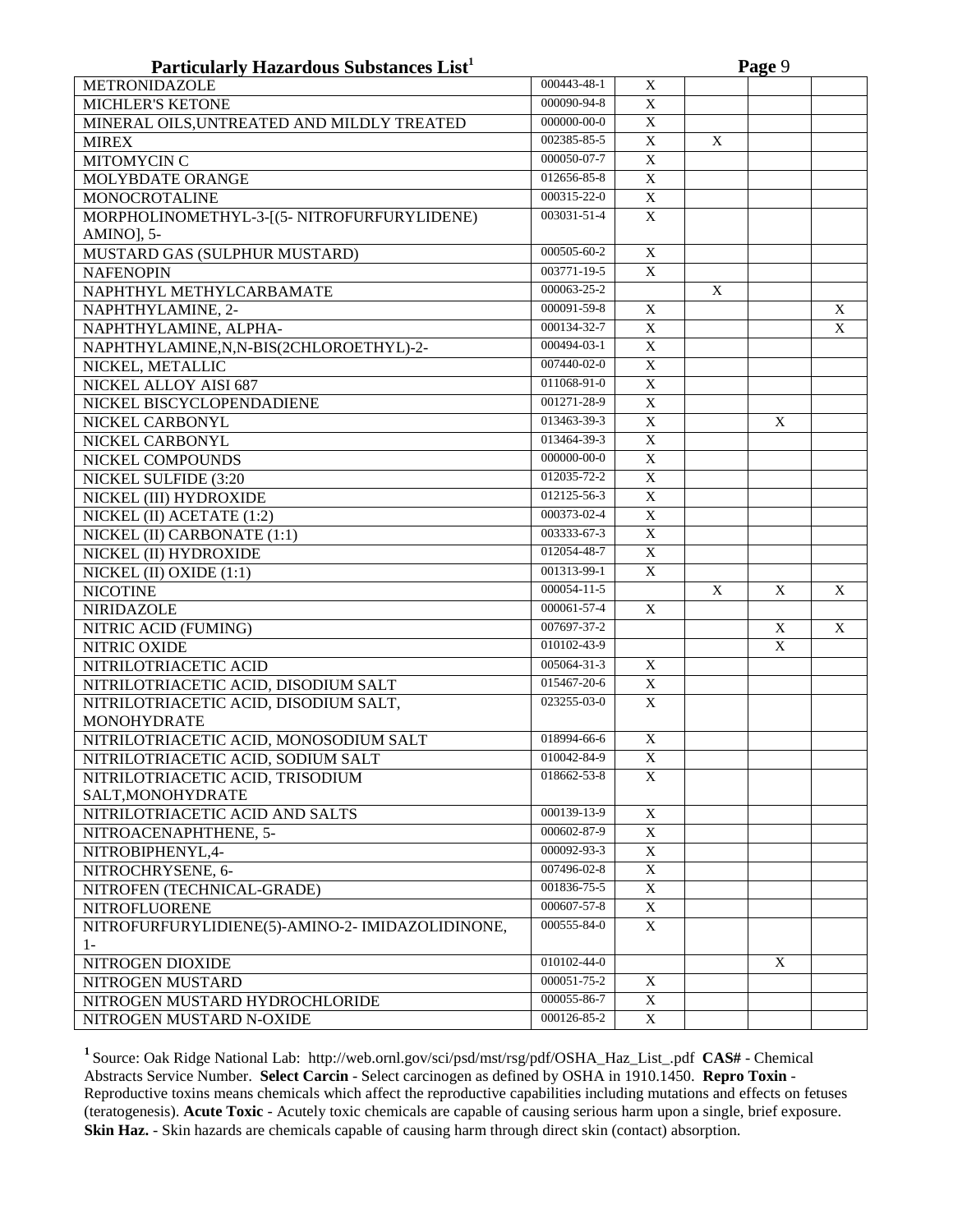| Particularly Hazardous Substances List <sup>1</sup> |                   |                | Page 10        |   |   |  |  |  |
|-----------------------------------------------------|-------------------|----------------|----------------|---|---|--|--|--|
| NITROGEN MUSTARD N-OXIDE HYDROCHLORIDE              | 000302-70-5       | $\mathbf X$    |                |   |   |  |  |  |
| NITROGEN TETROXIDE                                  | 010544-72-6       |                |                | X |   |  |  |  |
| NITROPROPANE, 2-                                    | 000079-46-9       | X              |                |   |   |  |  |  |
| NITROPYRENE, 1-                                     | 005522-43-0       | $\overline{X}$ |                |   |   |  |  |  |
| NITROPYRENE, 4-                                     | 055738-54-0       | $\overline{X}$ |                |   |   |  |  |  |
| NITROPYRENE, 4-                                     | 057835-92-4       | $\overline{X}$ |                |   |   |  |  |  |
| NITROSOBUTYLBUTANOLAMINE, N-                        | $003817 - 11 - 6$ | $\overline{X}$ |                |   |   |  |  |  |
| NITROSODIETHANOLAMINE, N-                           | 001116-54-7       | $\mathbf X$    |                |   |   |  |  |  |
| NITROSODIETHYLAMINE,N-                              | 000055-18-5       | $\overline{X}$ |                |   |   |  |  |  |
| NITROSODIMETHYLAMINE,N-                             | 000062-75-9       | X              |                |   |   |  |  |  |
| NITROSODI-n-BUTYLAMINE, N-                          | 000924-16-3       | $\mathbf X$    |                |   |   |  |  |  |
| NITROSODI-n-PROPYLAMINE, N-                         | 000621-64-7       | $\overline{X}$ |                |   |   |  |  |  |
| NITROSOMETHYLETHYLAMINE, N-                         | 010595-95-6       | $\mathbf X$    |                |   |   |  |  |  |
| NITROSOMETHYLVINYLAMINE, N-                         | 004549-40-0       | $\mathbf X$    |                |   |   |  |  |  |
| NITROSOMORPHOLINE, N-                               | 000059-89-2       | X              |                |   |   |  |  |  |
| NITROSONORNICOTINE, N'-                             | 016543-55-8       | $\mathbf X$    |                |   |   |  |  |  |
| NITROSONORNICOTINE, N-                              | 084237-38-7       | $\overline{X}$ |                |   |   |  |  |  |
| NITROSOPIPERIDINE, N-                               | 000100-75-4       | $\overline{X}$ |                |   |   |  |  |  |
| NITROSOPYRROLIDINE, N-                              | 000930-55-2       | $\mathbf X$    |                |   |   |  |  |  |
| NITROSOSACOSINE, N-                                 | 013256-22-9       | $\mathbf X$    |                |   |   |  |  |  |
| NITROSO-N-METHYLUREA,N-                             | 000684-93-5       | $\mathbf X$    |                |   |   |  |  |  |
| <b>NORETHISTERONE</b>                               | 000068-22-4       | $\overline{X}$ |                |   |   |  |  |  |
| N-NITROSOMETHYLAMINO-1-(30PYRIDYL)-1-BUTANONE, 4-   | 064091-91-4       | $\overline{X}$ |                |   |   |  |  |  |
| (NNK)                                               |                   |                |                |   |   |  |  |  |
| N-NITROSOMETHYLAMINO-PROPIONITRILE, 3-              | 060153-49-3       | X              |                |   |   |  |  |  |
| N-[4-(5-NITR-2-FURYL)-2-THIAZOYL]ACETAMIDE          | 000531-82-8       | $\mathbf x$    |                |   |   |  |  |  |
| <b>OCHRATOXIN A</b>                                 | $000303 - 47 - 9$ | $\overline{X}$ |                |   |   |  |  |  |
| <b>OIL ORANGE SS</b>                                | 002646-17-5       | $\overline{X}$ |                |   |   |  |  |  |
| OXAZOLIDININE,2,5-(MORPHOLINOMETHYL)-3-[(5-         | 003795-88-8       | $\mathbf X$    |                |   |   |  |  |  |
| NITROFURYLIDENE)                                    |                   |                |                |   |   |  |  |  |
| <b>OXYMETHOLONE</b>                                 | 000434-07-1       | $\overline{X}$ |                |   |   |  |  |  |
| PANFURAN S                                          | 000794-93-4       | X              |                |   |   |  |  |  |
| (CONTAININGDIHYDROXMETHYLFURATRIZINE)               |                   |                |                |   |   |  |  |  |
| PARAMETHADIONE                                      | 000115-76-3       |                | $\overline{X}$ |   |   |  |  |  |
| <b>PARATHION</b>                                    | 000056-38-2       |                |                | X | X |  |  |  |
| PCB (AROCLOR 1254)                                  | 011097-69-1       | $\overline{X}$ |                |   |   |  |  |  |
| PCB (AROCLOR 1260)                                  | 011096-82-5       | X              |                |   |   |  |  |  |
| PENICILLAMINE                                       | 002219-30-9       |                | X              |   |   |  |  |  |
| PENTABORANE                                         | 019624-22-7       |                |                | X |   |  |  |  |
| PENTACHLOROBIPHENYL                                 | 025429-29-2       | X              |                |   |   |  |  |  |
| PENTACHLOROPHENOL                                   | 000087-86-5       | X              |                |   |   |  |  |  |
| PENTACHLOROPHENOL                                   | 000087-86-5       |                |                | X | X |  |  |  |
| PHENACETIN                                          | 000062-44-2       | X              |                |   |   |  |  |  |
| PHENAZOPYRIDINE HYDROCHLORIDE                       | 000136-40-3       | X              |                |   |   |  |  |  |
| PHENOBARBITAL                                       | $000050 - 06 - 6$ | X              |                |   |   |  |  |  |
| PHENOXYBENZAMINE HYDROCHLORIDE                      | 000062-92-3       | X              |                |   |   |  |  |  |
| PHENYL GLYCIDYL ETHER                               | 000122-60-1       | X              |                |   |   |  |  |  |
| <b>PHENYTOIN</b>                                    | 000057-41-0       | X              | X              |   |   |  |  |  |
| PHLP(2-AMINO-1-METHYL-6-PHENYLIMIDAZO[4,5-B]        | 105650-23-5       | X              |                |   |   |  |  |  |
| PYRIDINE)                                           |                   |                |                |   |   |  |  |  |
| <b>PHOSGENE</b>                                     | 000075-44-5       |                |                | X |   |  |  |  |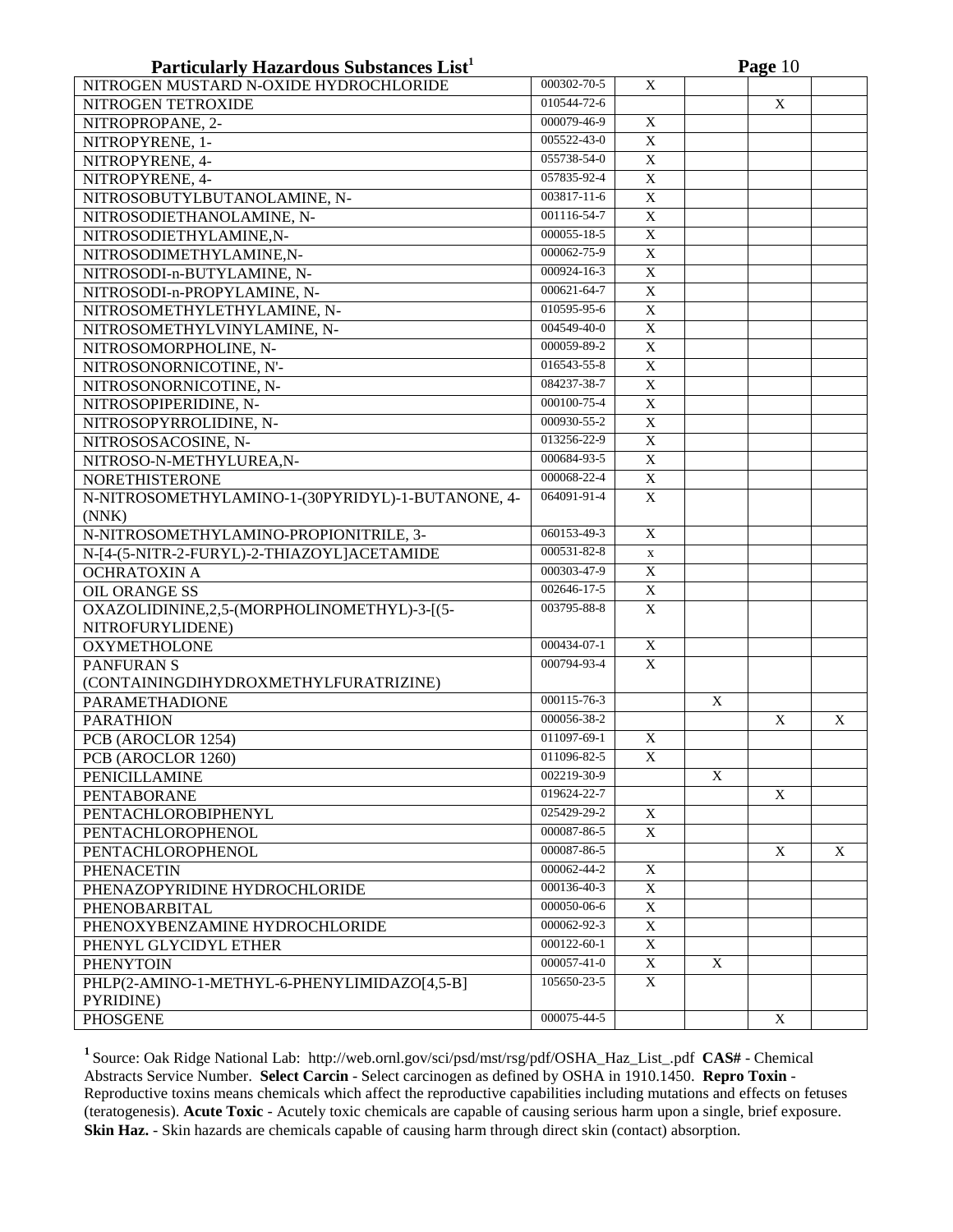| Particularly Hazardous Substances List <sup>1</sup> |                   |                |                | Page 11                   |   |
|-----------------------------------------------------|-------------------|----------------|----------------|---------------------------|---|
| <b>PHOSPHINE</b>                                    | 007803-51-2       |                |                | $\mathbf X$               |   |
| PHOSPHORUS (YELLOW)                                 | 007723-14-0       |                |                | $\mathbf X$               |   |
| POLYBROMINATED BIPHENYL (FF-1)                      | 067774-32-7       | X              |                |                           |   |
| POLYBROMINATED BIPHENYLS                            | $000000 - 00 - 0$ | $\overline{X}$ | X              |                           |   |
| POLYCHLORINATED BIPHENYLS                           | 000000-00-0       | X              | $\mathbf X$    |                           |   |
| POLYCHLORINATED BIPHENYLS                           | 001336-36-3       | X              |                |                           |   |
| PONCEAU 3R                                          | 003564-09-8       | $\mathbf X$    |                |                           |   |
| PONCEAU MX                                          | 003761-53-3       | $\mathbf X$    |                |                           |   |
| POTASSIUM BROMATE                                   | 007758-01-2       | $\mathbf X$    |                |                           |   |
| POTASSIUM CHROMATE (VI)                             | 007789-00-6       | $\mathbf X$    |                |                           |   |
| POTASSIUM DICHROMATE (VI)                           | 007778-50-9       | $\mathbf X$    |                |                           |   |
| PROCARBAZINE HYDROCHLORIDE                          | 000366-70-1       | $\mathbf X$    |                |                           |   |
| <b>PROGESTERONE</b>                                 | 000057-83-0       | $\mathbf X$    |                |                           |   |
| <b>PROGESTINS</b>                                   | 000057-83-0       | $\mathbf X$    |                |                           |   |
| PROPANE SULTONE, 1,3-                               | 001120-71-4       | X              |                |                           |   |
| PROPARGYL BROMIDE                                   | 000106-96-7       |                |                | $\mathbf X$               |   |
| PROPIOLACATONE, BETA                                | 000057-57-8       | $\mathbf X$    |                |                           |   |
| PROPIONIC NITRILE                                   | $000107 - 12 - 0$ |                |                | $\boldsymbol{\mathrm{X}}$ |   |
| PROPRIONIC ACID, 2-(2, 4-DICHLOROPHENOXY)           | 000120-36-5       | X              |                |                           |   |
| PROPYLENE OXIDE                                     | 000075-56-9       | X              |                | X                         |   |
| PROPYLTHIOURACIL                                    | 000051-52-5       | X              |                |                           |   |
| RADON AND ITS DECAY PRODUCTS                        | 010043-92-9       | $\overline{X}$ |                |                           |   |
| <b>RESERPINE</b>                                    | 000050-55-5       | $\overline{X}$ |                |                           |   |
| RETINOIC ACID, 1,3-CIS-                             | 004759-48-2       |                | $\overline{X}$ |                           |   |
| <b>SACCHARIN</b>                                    | 000081-07-2       | $\overline{X}$ |                |                           |   |
| SACCHARIN, CALCIUM SALT                             | 006485-34-3       | $\overline{X}$ |                |                           |   |
| SACCHARIN, SODIUM SALT                              | 000128-44-9       | $\overline{X}$ |                |                           |   |
| <b>SAFROLE</b>                                      | 000094-59-7       | $\mathbf X$    |                |                           |   |
| SELENIUM HEXAFLUORIDE                               | 007783-79-1       |                |                | $\mathbf X$               |   |
| <b>SELENIUM SULFIDE</b>                             | 007446-34-6       | $\overline{X}$ |                |                           |   |
| <b>SENARMONITE</b>                                  | 012412-52-1       | $\mathbf X$    |                |                           |   |
| <b>SHALE-OILS</b>                                   | 068308-34-9       | $\overline{X}$ |                |                           |   |
| SILICA, CRYSTALLINE CRISTOBALITE                    | 014464-46-1       | $\overline{X}$ |                |                           |   |
| SILICA, CRYSTALLINE TRIDYMITE                       | 015468-32-3       | $\overline{X}$ |                |                           |   |
| SILICA, CRYSTALLINE TRIPOLI                         | 001317-95-9       | $\overline{X}$ |                |                           |   |
| SILICIC ACID BERYLLIUM SALT                         | 015191-85-2       | $\overline{X}$ |                |                           |   |
| SODIUM DICHROMATE (VI)                              | 010588-01-9       | X              |                |                           |   |
| SODIUM FLUOROACETATE                                | 000062-74-8       |                |                | X                         | X |
| SODIUM ortho-PHENYLPHENATE                          | 000132-27-4       | X              |                |                           |   |
| <b>SOOTS</b>                                        | 000000-00-0       | X              |                |                           |   |
| <b>STERIGMATOCYSTIN</b>                             | 010048-13-2       | X              |                |                           |   |
| <b>STIBINE</b>                                      | 007803-52-3       |                |                | X                         |   |
| <b>STREPTOZOTOCIN</b>                               | 018883-66-4       | X              |                |                           |   |
| STRONTIUM CHROMATE (VI)                             | 007789-06-2       | $\mathbf X$    |                |                           |   |
| <b>STRYCHNINE</b>                                   | 000057-24-9       |                |                | X                         |   |
|                                                     | 000100-42-5       | X              |                |                           |   |
| <b>STYRENE</b>                                      | 000096-09-3       | $\mathbf X$    |                |                           |   |
| STYRENE-7,8-OXIDE                                   | 000095-06-7       | $\overline{X}$ |                |                           |   |
| <b>SULFALLATE</b>                                   | 007446-11-9       | $\overline{X}$ |                |                           |   |
| <b>SULFUR TRIOXIDE</b>                              | 007664-93-9       | $\overline{X}$ |                |                           |   |
| <b>SULFURIC ACID</b>                                |                   |                |                |                           |   |
| SULFURIC ACID, FUMING                               | 008014-95-7       | $\overline{X}$ |                |                           |   |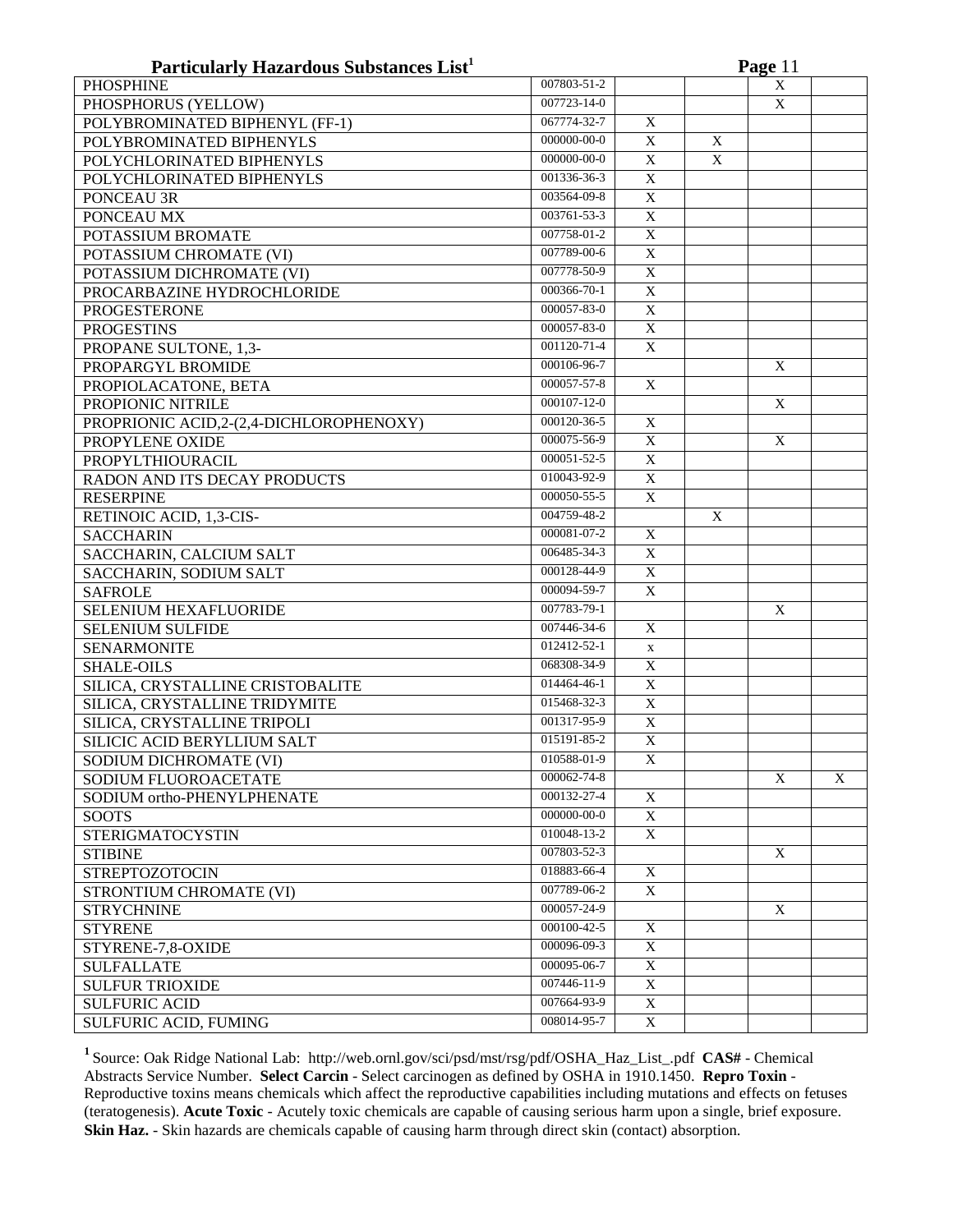| Particularly Hazardous Substances List <sup>1</sup>                         |                   |                |                           | Page 12        |   |
|-----------------------------------------------------------------------------|-------------------|----------------|---------------------------|----------------|---|
| TALC CONTAINING ASBESTIFORM FIBRES                                          | 014807-96-6       | X              |                           |                |   |
| TETRACHLORODIBENZO-para-DIOXIN, 2,3,7,8- (TCCD)                             | 001746-01-6       | $\mathbf X$    | X                         |                |   |
| TETRACHLOROETHYLENE                                                         | 000127-18-4       | X              | $\mathbf X$               |                | X |
| <b>TETRACYCLINES</b>                                                        | 000060-54-8       |                | $\mathbf X$               |                |   |
| TETRAETHYL LEAD                                                             | 000078-00-2       |                | $\boldsymbol{\mathrm{X}}$ | X              | X |
| TETRAETHYL PYROPHOSPHATE                                                    | 000107-49-3       |                |                           | X              |   |
| TETRAMETHYL SUCCINONITRILE                                                  | 003333-52-6       |                |                           | $\overline{X}$ | X |
| THALIDOMIDE                                                                 | 000050-35-1       |                | X                         |                |   |
| THIAZOLE,2(2-FORMYLHYDROZINE)-4-(5-NITRO-2- FURYL)                          | 003570-75-0       | X              |                           |                |   |
| <b>THIOACETAMIDE</b>                                                        | 000062-55-5       | X              |                           |                |   |
| THIODIANILINE, 4,4'-                                                        | 000139-65-1       | $\overline{X}$ |                           |                |   |
| <b>THIOPHENOL</b>                                                           | 000108-98-5       |                |                           | X              |   |
| <b>THIOTEPA</b>                                                             | $000052 - 24 - 4$ | X              |                           |                |   |
| <b>THIOUREA</b>                                                             | 000062-56-6       | $\mathbf X$    |                           |                |   |
| <b>THORIUM DIOXIDE</b>                                                      | $001314 - 20 - 1$ | $\mathbf X$    |                           |                |   |
| TOBACCO PRODUCTS, SMOKELESS                                                 | 000000-00-0       | $\overline{X}$ |                           |                |   |
| <b>TOBACCO SMOKE</b>                                                        | 000000-00-0       | $\overline{X}$ | $\overline{X}$            |                |   |
| <b>TOLUENE</b>                                                              | 000108-88-3       |                | $\overline{X}$            |                | X |
| TOLUENE DIISOCYANATE, 2,6-                                                  | 000091-08-7       | $\overline{X}$ |                           |                |   |
| TOLUENE DIISOCYANATES                                                       | 000584-84-9       | $\overline{X}$ |                           |                |   |
| TOLUENE DIISOCYANTE                                                         | 026471-62-5       | $\overline{X}$ |                           |                |   |
| TOLUENESULFONAMIDE, O-                                                      | 000088-19-7       | $\overline{X}$ |                           |                |   |
| TOLUIDINE, ORTHO-                                                           | 000095-53-4       | $\overline{X}$ |                           | X              | X |
| TOLUIDINE, ORTHO-                                                           | 000108-49-0       |                |                           | X              | X |
| TOLUIDINE HYDROCHLORIDE, O-                                                 | 000630-21-5       | $\mathbf X$    |                           |                |   |
| TOXAPHENE (POLYCHLORINATED CAMPHENES)                                       | 008001-35-2       | $\overline{X}$ |                           |                |   |
|                                                                             | 000299-75-2       | X              |                           |                |   |
| <b>TREOSULPHAN</b><br>TRICHLOROETHANE, 1, 1, 1-, 2-(O-CHLOROPHENYL) - 2-(P- | 000789-02-6       | $\mathbf X$    |                           |                |   |
| <b>CHLOROPHENYL</b>                                                         |                   |                |                           |                |   |
| TRICHLOROETHYLENE                                                           | 000079-01-6       | $\overline{X}$ |                           |                |   |
| TRICHLOROMETHINE                                                            | 000817-09-4       | $\overline{X}$ |                           |                |   |
| TRICHLOROPHENOL, 2,4,6-                                                     | 000088-06-2       | $\overline{X}$ |                           |                |   |
| TRICHLOROPROPANE, 1,2,3-                                                    | 000096-18-4       | $\overline{X}$ |                           |                |   |
| <b>TRIMETHADIONE</b>                                                        | 000127-48-0       |                | X                         |                |   |
| TRP-P-1(3-AMINO-1,4-DIMETHYL-5H-PYRIDO[4,3-b] INDOLE)                       | 062450-07-1       | X              |                           |                |   |
| TRP-P-2(3-AMINO-1-METHYL-5H-PYRIDO[4,3-b]INDOLE)                            | 062450-06-0       | $\overline{X}$ |                           |                |   |
|                                                                             | 000072-57-1       | X              |                           |                |   |
| <b>TRYPAN BLUE</b>                                                          | 000066-75-1       | X              |                           |                |   |
| URACIL MUSTARD                                                              | 000051-79-6       | X              |                           |                |   |
| <b>URETHANE</b>                                                             | 001317-98-2       | X              |                           |                |   |
| <b>VALENTINITE</b>                                                          | 000099-66-1       |                | $\mathbf{X}$              |                |   |
| <b>VALPROIC ACID</b>                                                        | 001314-62-1       |                |                           | X              |   |
| VANADIUM PENTOXIDE                                                          | 000000-00-0       |                |                           |                |   |
| VENOM, SNAKE- CROTALUS ADAMANTEUS                                           |                   |                |                           | X              |   |
| VENOM, SNAKE- CROTALUS ATROX                                                | $000000 - 00 - 0$ |                |                           | X              |   |
| <b>VINYL ACETATE</b>                                                        | 000108-05-4       | X              |                           |                |   |
| <b>VINYL BROMIDE</b>                                                        | 000593-60-2       | X              |                           |                |   |
| <b>VINYL CHLORIDE</b>                                                       | 000075-01-4       | X              | X                         |                |   |
| <b>VINYL FLUORIDE</b>                                                       | 000075-02-5       | X              |                           |                |   |
| VINYLCYCLOHEXENE, 4-                                                        | 000100-40-3       | X              |                           |                |   |
| VINYLCYCLOHEXENE DIEPOXIDE                                                  | 000107-87-6       | X              |                           |                |   |
| VINYL-1-CYCLOHEXENE DIEPOXIDE, 4-                                           | 000106-87-6       | X              |                           |                |   |